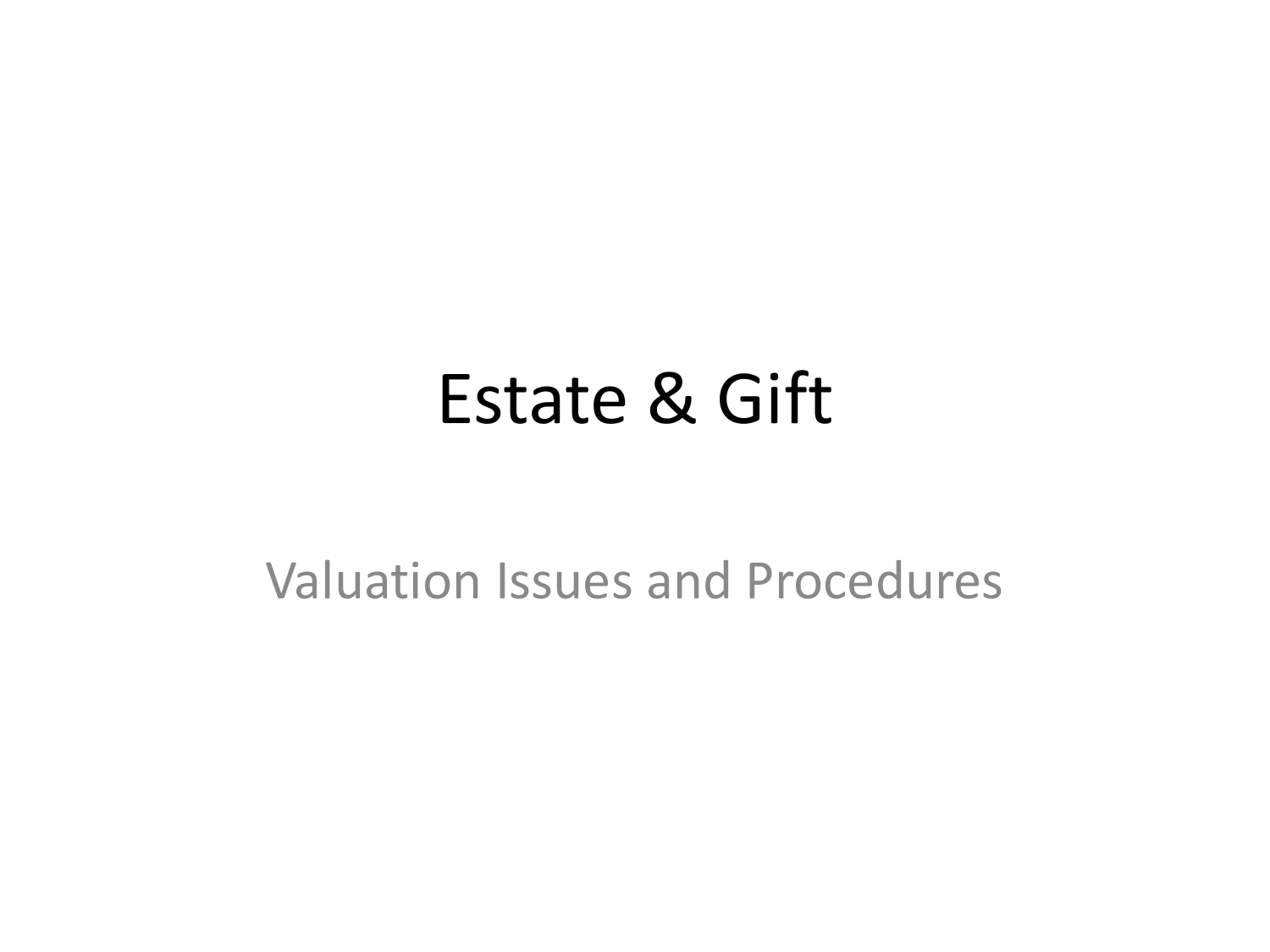## Estate & Gift Program

Estate, Gift and Generation-Skipping taxes comprise the three forms of 'wealth taxation' that the federal government taxes. This is an excise tax, meaning it is not imposed on the transferred property itself, but on the privilege of making the transfer.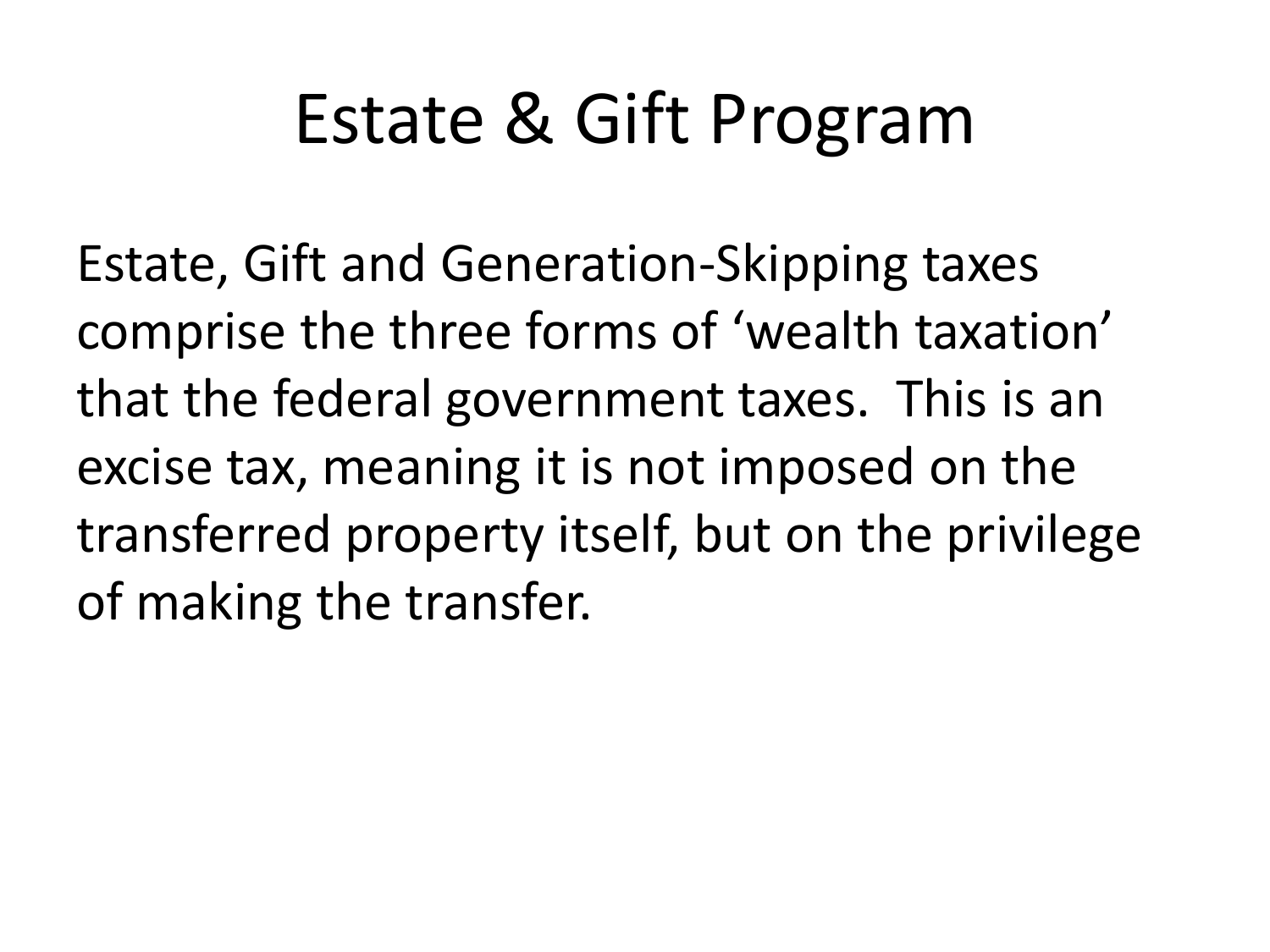#### IRS Estate Tax Attorneys

• Conduct field examinations to determine liability for Federal estate and gift taxes. The position requires professional legal knowledge of Federal, State and local laws and all ETAs are required to be admitted to a state bar.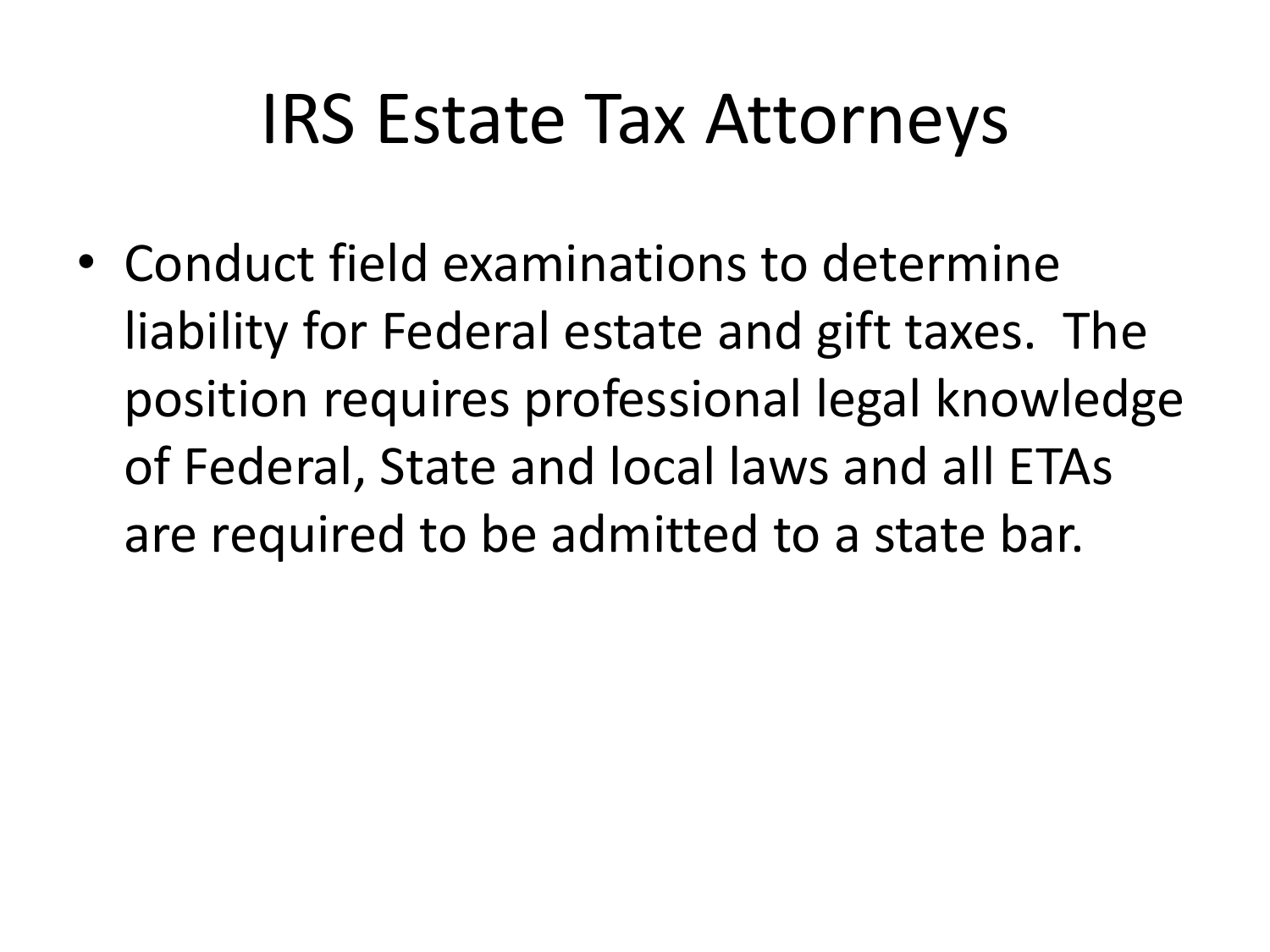### The Estate & Gift Tax Environment

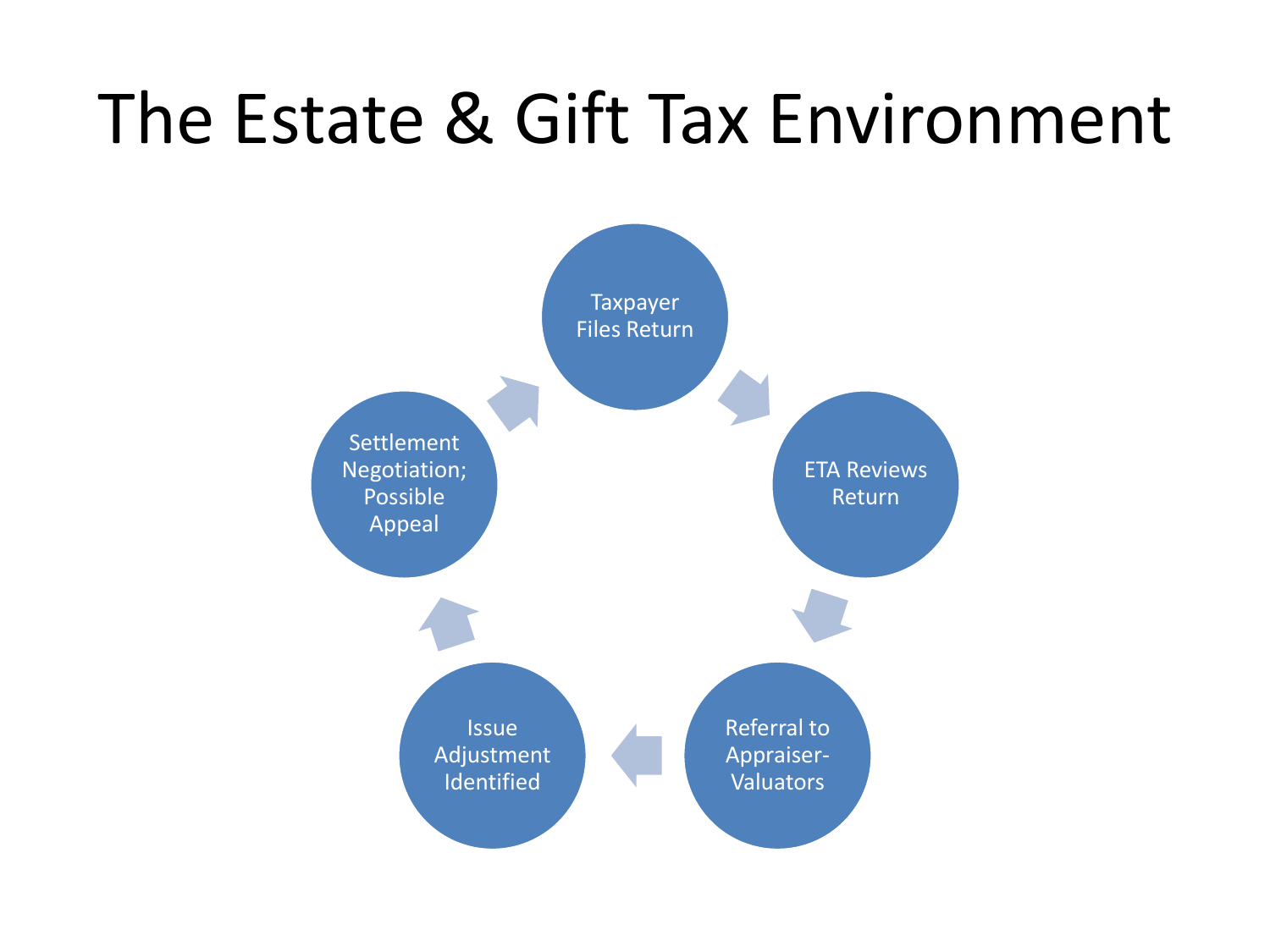## Unique Methodologies, Theories and **Concepts**

• Since the transfers are gratuitous (no arms length sale) there often is no actual proof of the fair market value of the property. If the transferred property is fungible and freely traded, like stocks, bonds or single family residences, a market price can usually be derived.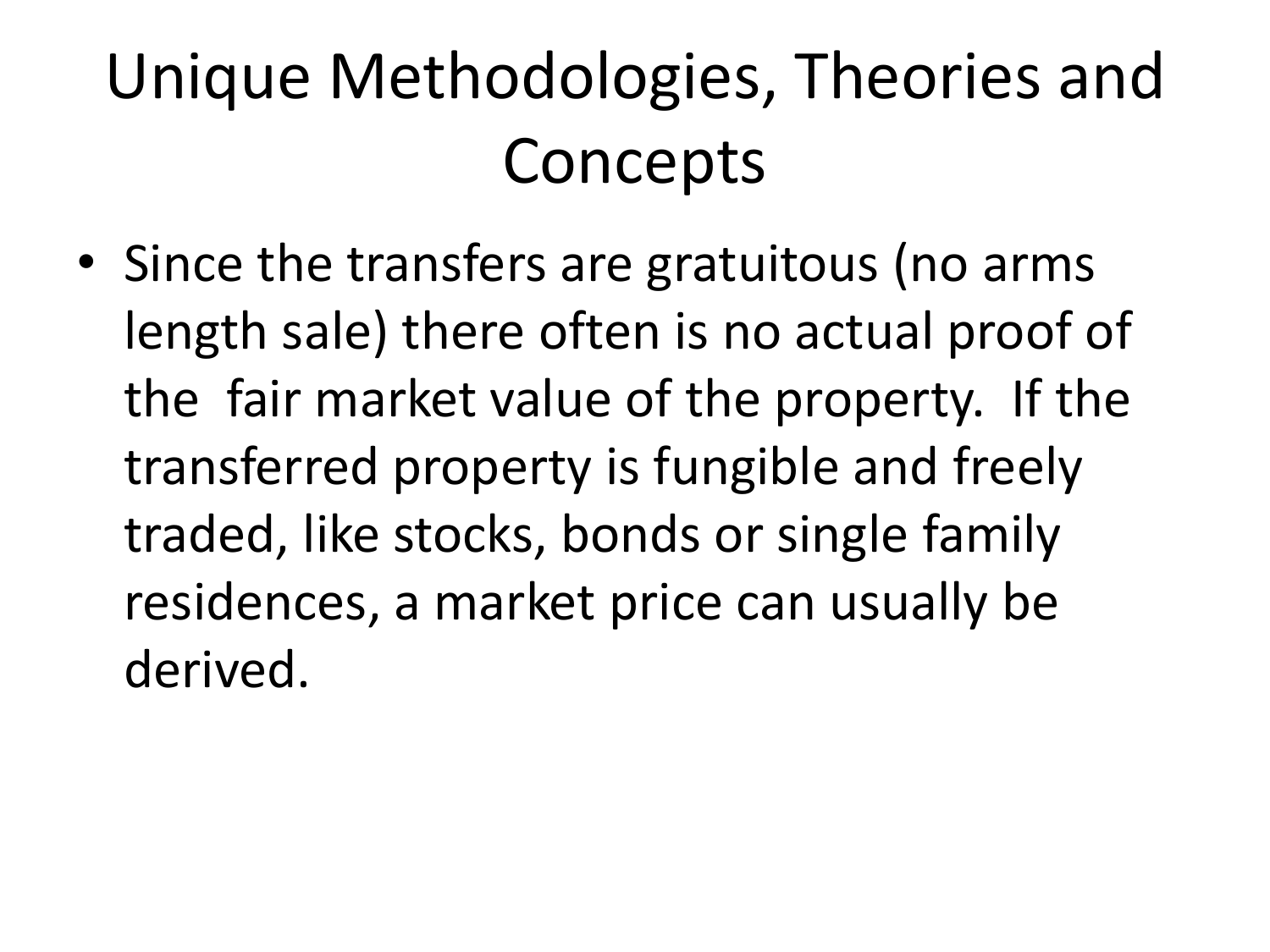## Unique Methodologies, Theories and **Concepts**

• However, for unique items, such as a closely held business entity that holds real estate and publicly traded equities, the transfer tax system, the court and appraisers have developed very elaborate appraisal methodologies with several discounts presumed.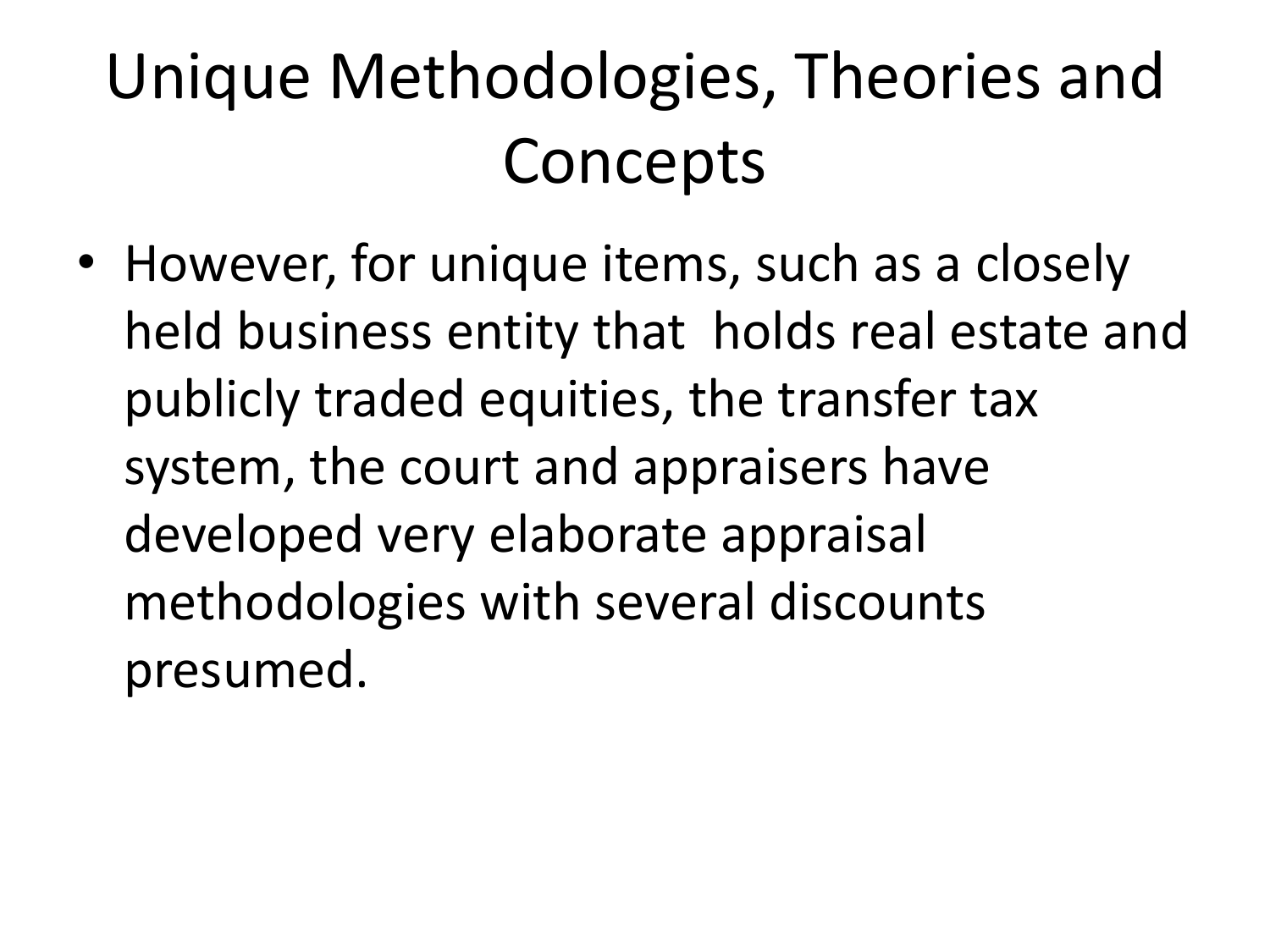### Date of Valuation

- Gift Tax the date ownership transferred is the effective date of value.
- Estate Tax Date of death or taxpayer (estate) can elect Alternate Valuation Date.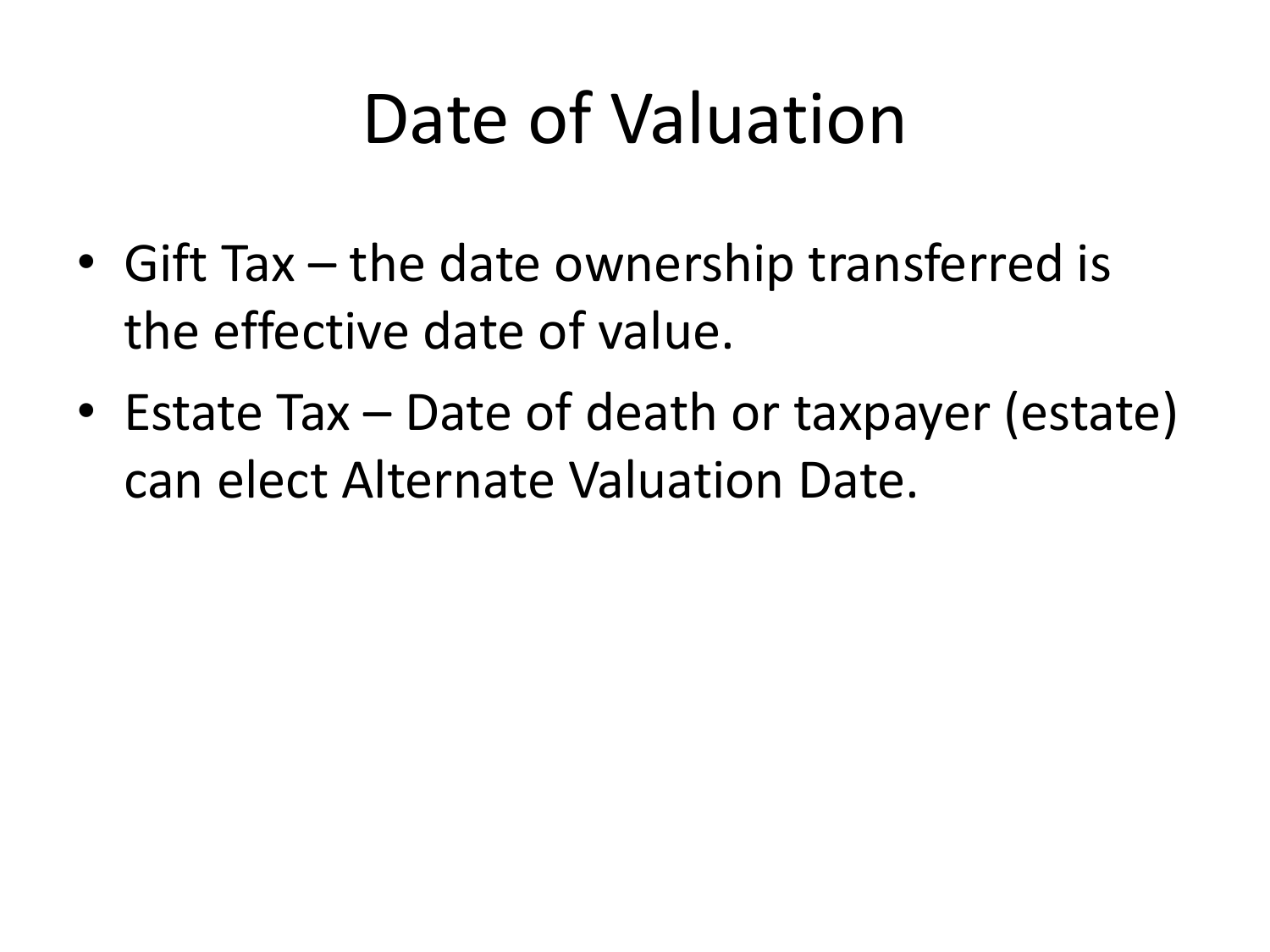## Highest & Best Use

- Normally real property is valued at its highest and best use.
- Special Use Valuation Section 2032A allows estates to elect to value farms and closely held businesses on the basis of its "current" use rather than the highest and best use.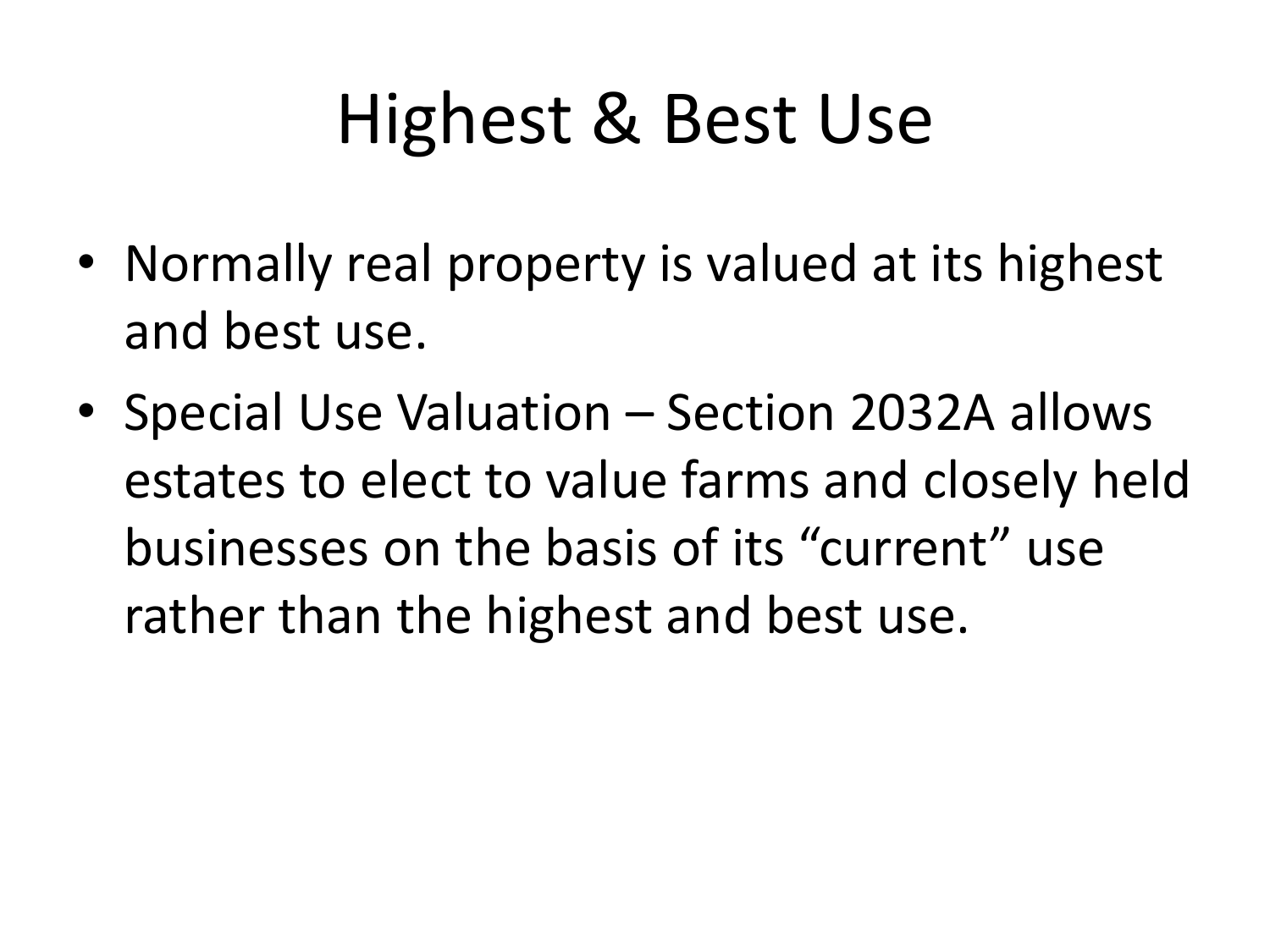# Section 2032A Valuation Methods

- Two valuation methods are used for farms and closely held businesses that qualify for special use valuation:
- Farm Method
- Multiple Factor Method for Closely Held Businesses.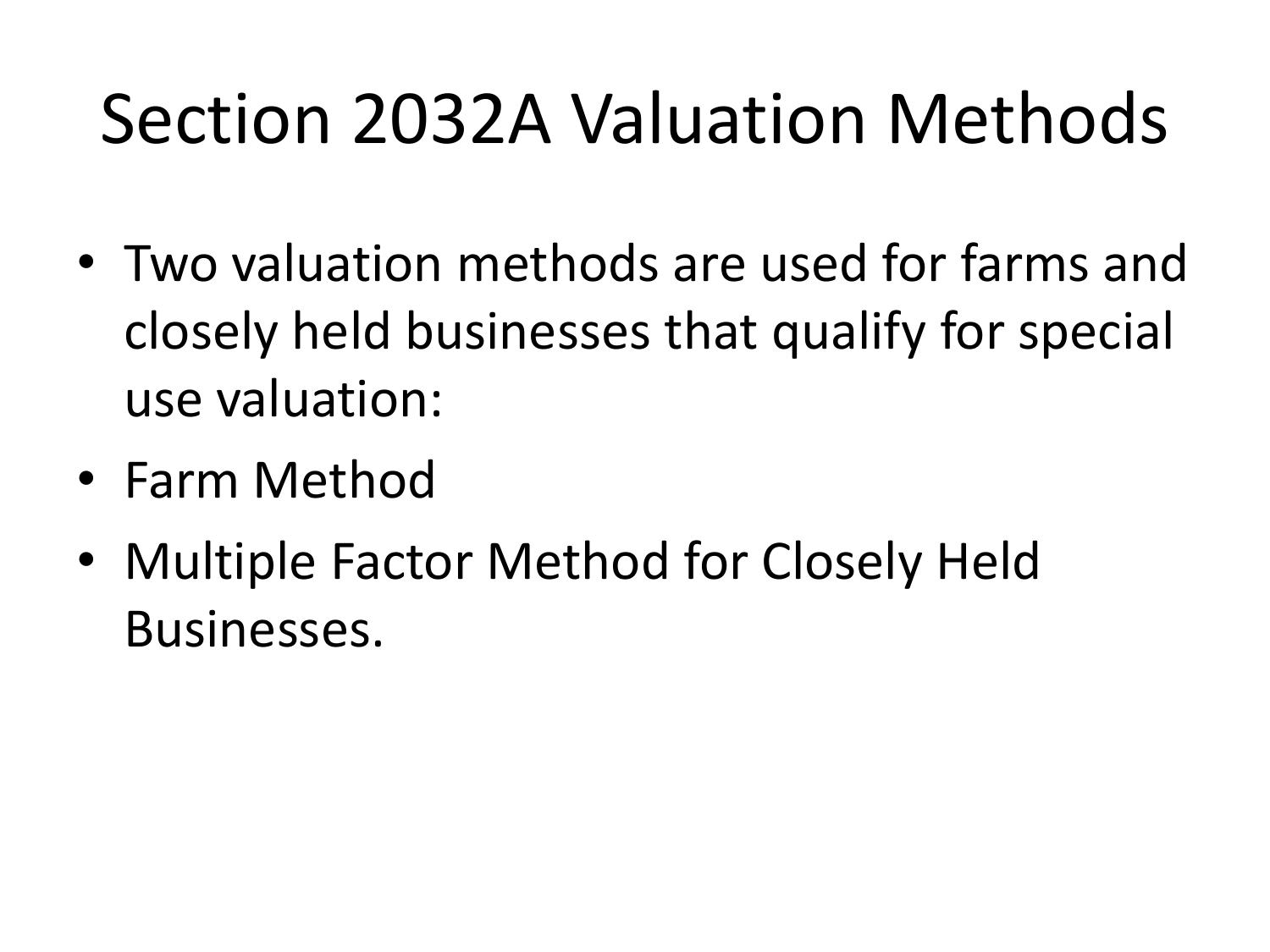## Valuation of Business Entities

- GS-13 Appraisers are programmed to be trained to perform valuations of business entities as well as real estate.
- For many, the course from which this presentation is derived is their first introduction to business valuation.
- (*The taxpayers estate should direct appropriate focus on this aspect, as well as the substantive BV issues*)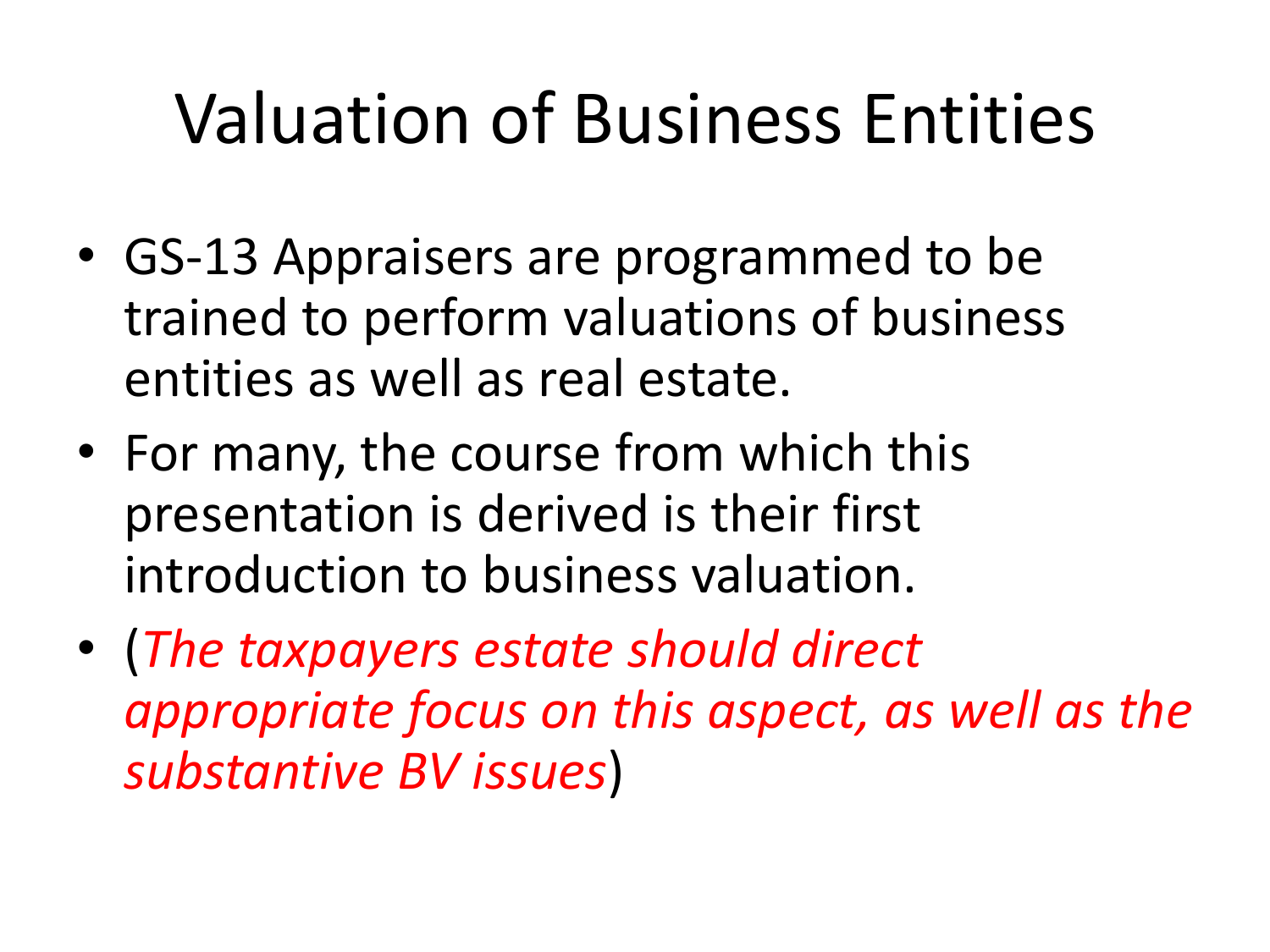# IRS E&G / Appraiser Procedures

- The initial discussions between ETAs and Appraisers should represent:
- a team product
- timely and open communication
- discuss all issues related to planning\*
- include potential tax effect of proposed changes
- time & information will vary (continued)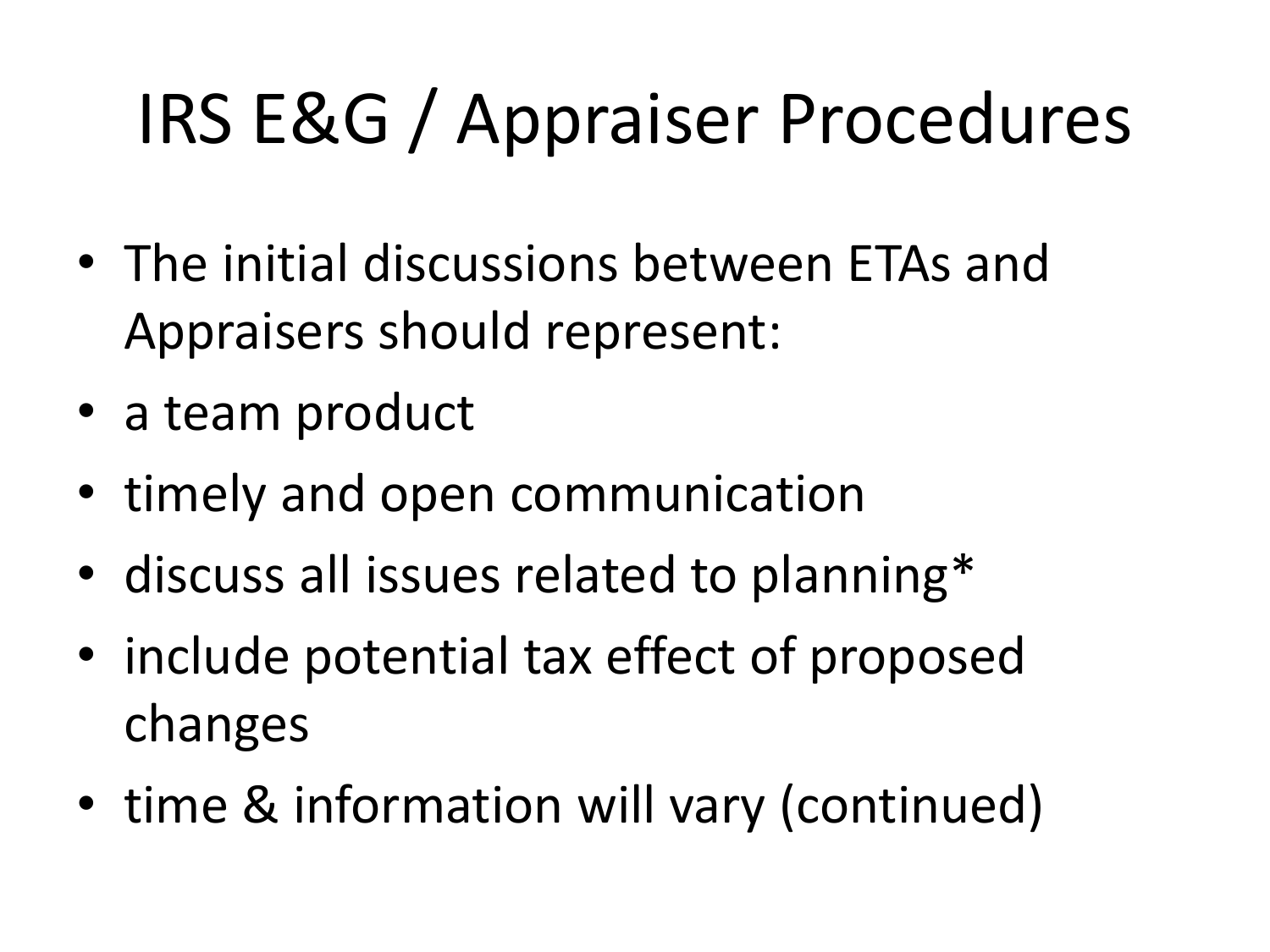# IRS E&G / Appraiser Procedures

- The results of the previous steps are incorporated into a written agreement between ETAs and Appraisers (Large Business & International Division Engineering & Valuation, Field Specialist Team Members).
- This written agreement (letter of engagement) is a signed agreement that defines the scope of work and working relationship between attorney and valuator and should be brief – not to exceed two pages.
- It is a discoverable document.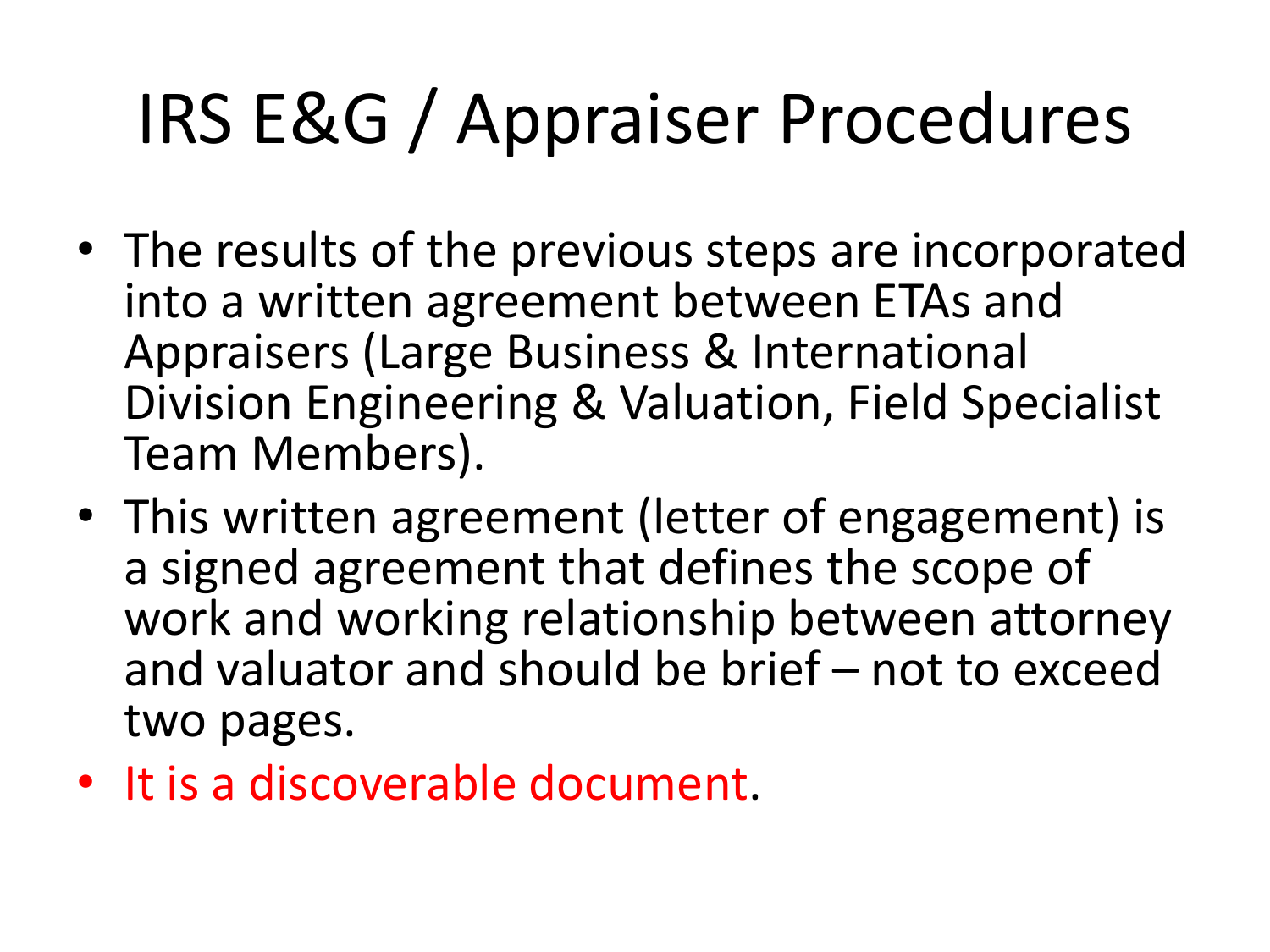## Engagement Letter Format

- No Template (untrue)
- Determined by E&G / Engineering teams (inserting non standardization into a process intended to be standardized and uniformly applied)
- Reviewed by Team Managers (subjecting appraisers to potential result- influence abuse)
- Consistent use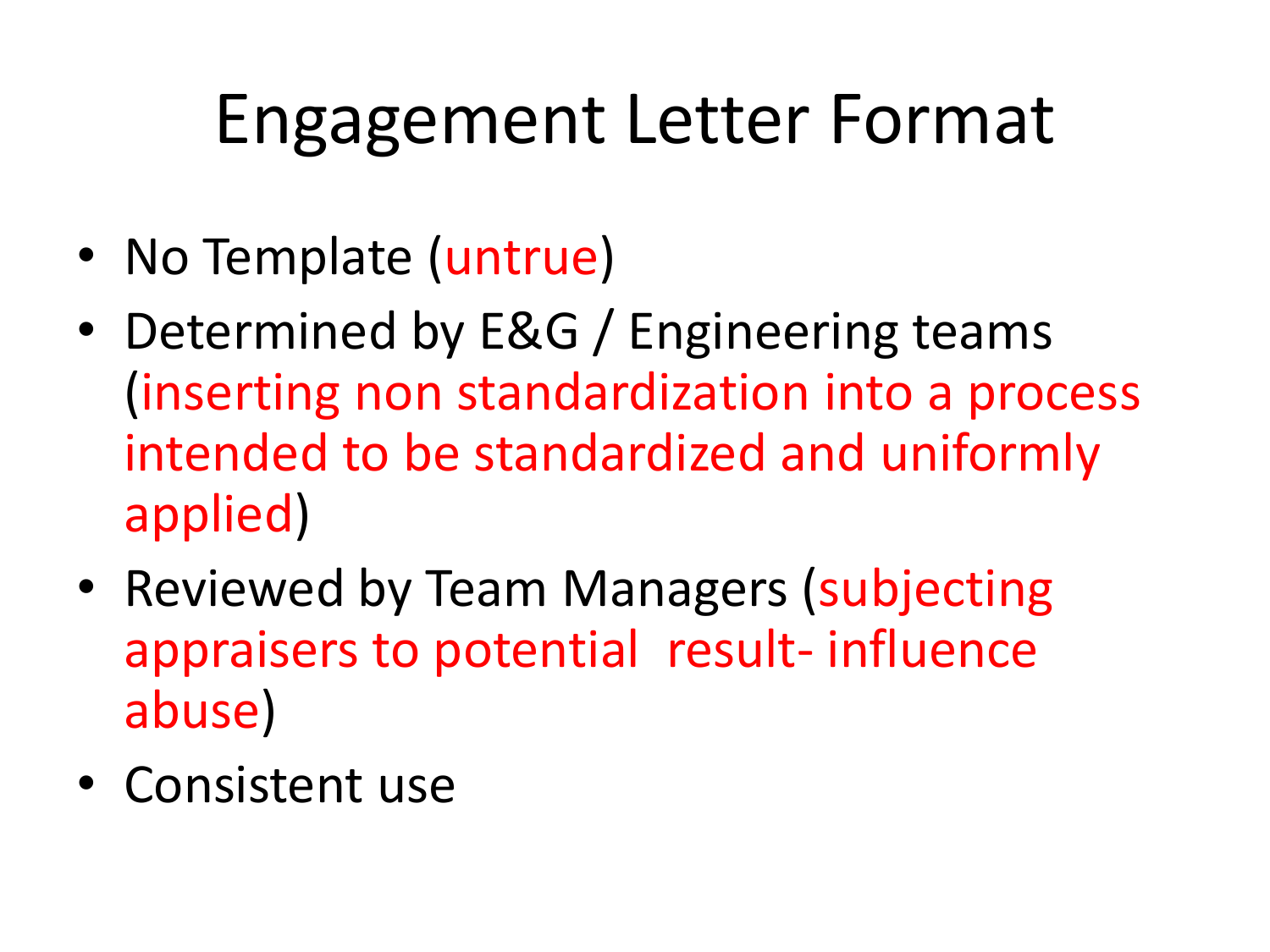## Contents

The agreement must contain and address seven key factors as follows:

- 1. Purpose of the engagement
- 2. Identification of the subject property
- 3. Scope of work to be performed
- 4. Date of valuation
- 5. Estimated date of assignment completion
- 6. Estimated hours required for completion
- 7. Agreed limiting conditions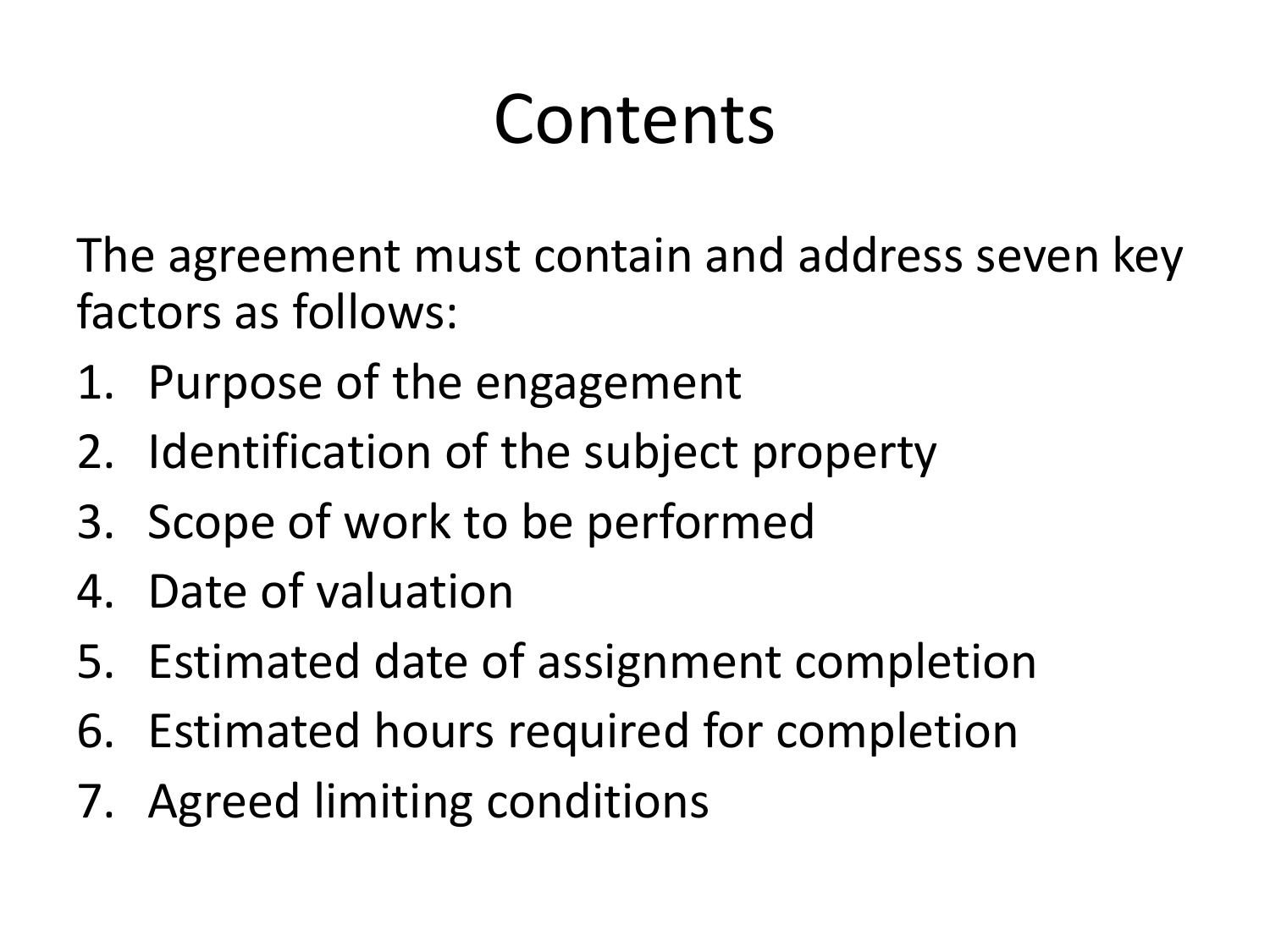## Continued

The appraiser – Valuator and attorney all document the "engagement letter activities" on IRS form 9984 (Record of Revenue Agent Activity). This is both a filed hard copy form and an electronic record tied into the IRS information Management System (IMS)

• It would be prudent for a taxpayer's estate in any appeal or pending tax court hearing to insist upon copies of this document. (FOIA)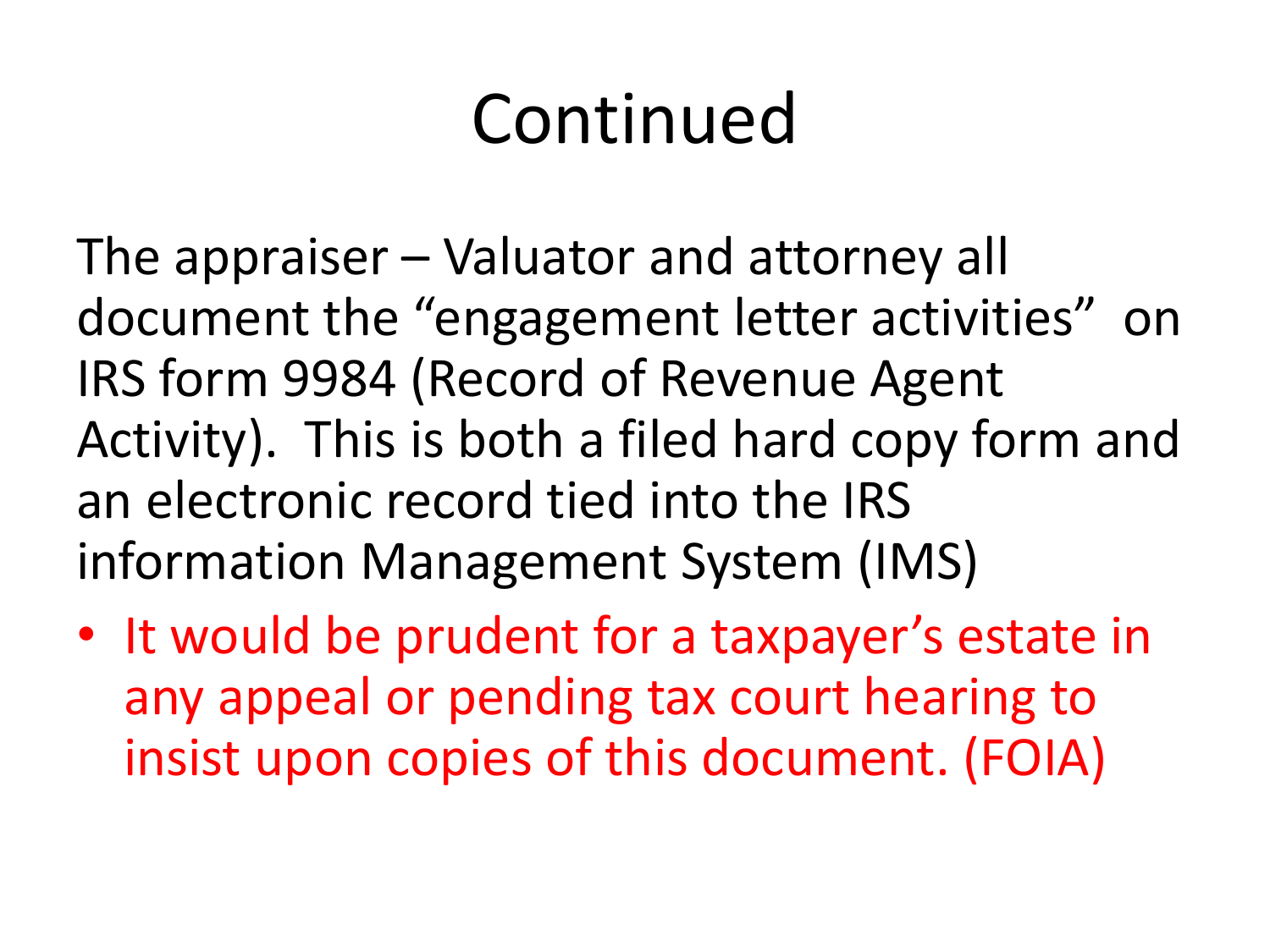## Development

- The engagement letter should outline:
- The work product defined by the Valuator
- The activities to be performed as determined by the Attorney
- Description of assignment
- Taxpayer information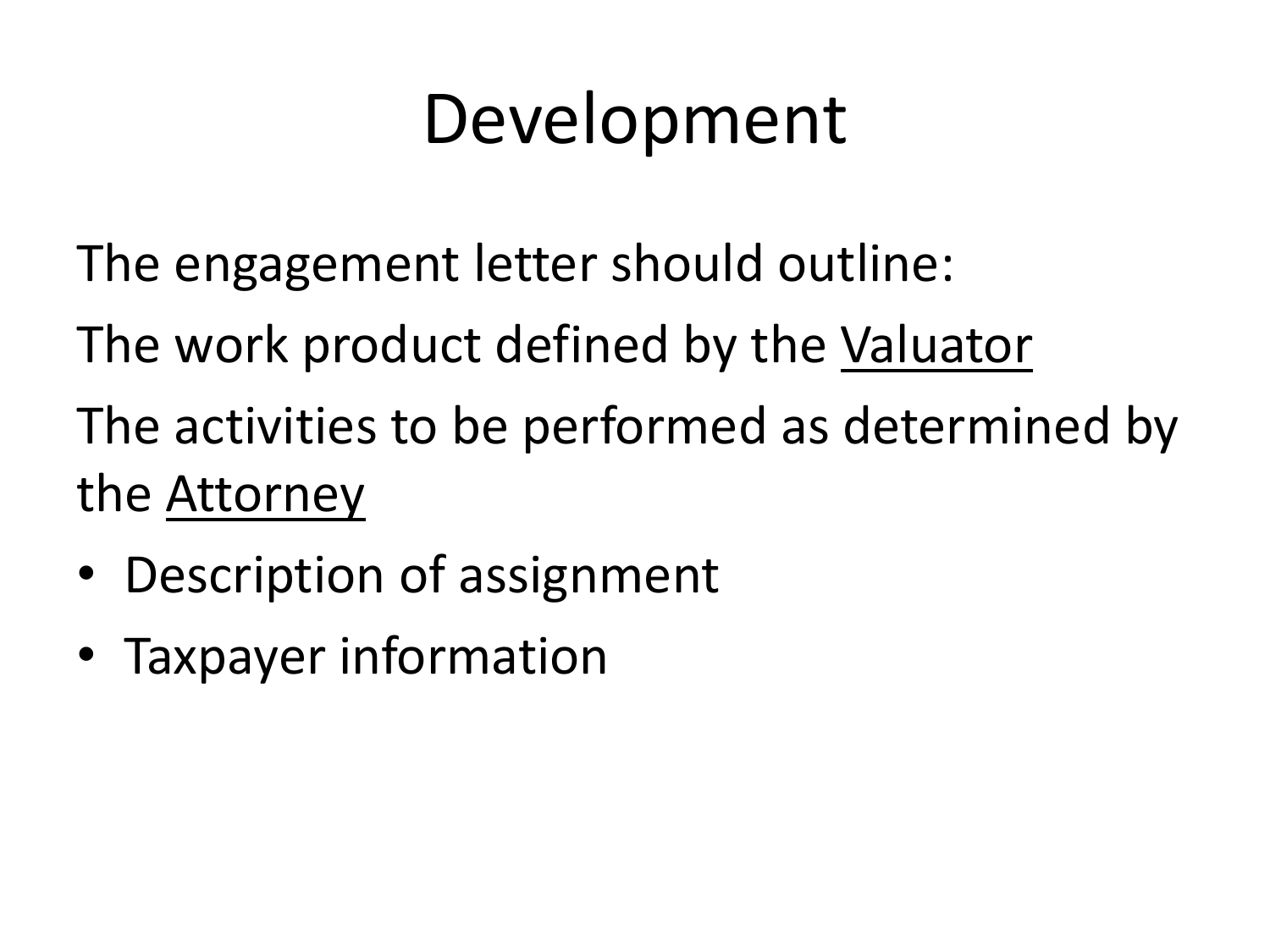# **Options**

The agreement may provide various work products:

- Review or critique
- Range of values
- Reasonable discounts or values;
- Complete or limited appraisal;
- COTR Services Outside expert report
- *May involve manager resolution*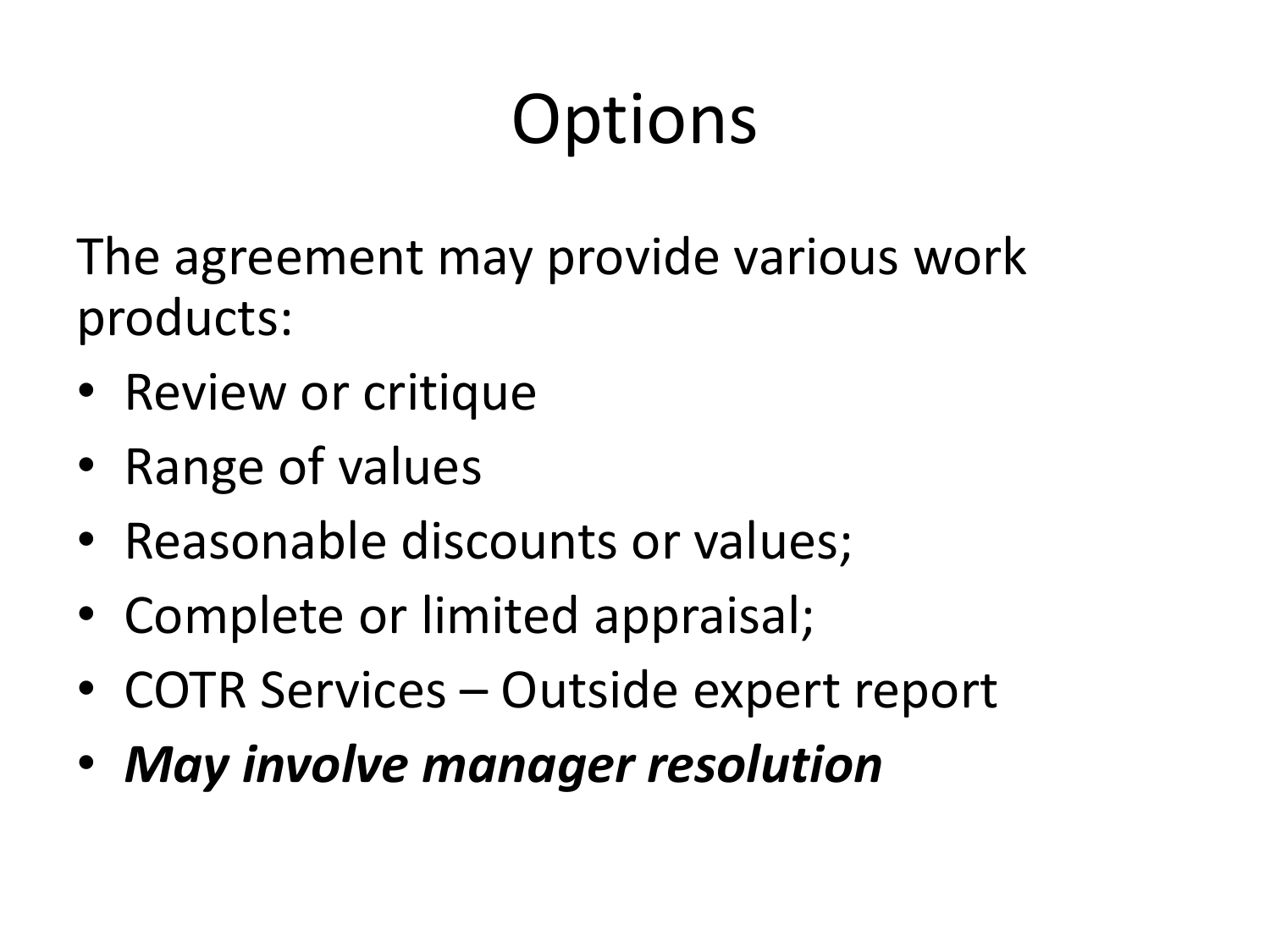### Contract

- The agreement is a service contract between the IRS E&G Attorney and the IRS Appraiser-Valuator.
- The agreement may require alteration due to changes in:
- 1. scope of work
- 2. work product
- 3. Completion date(s)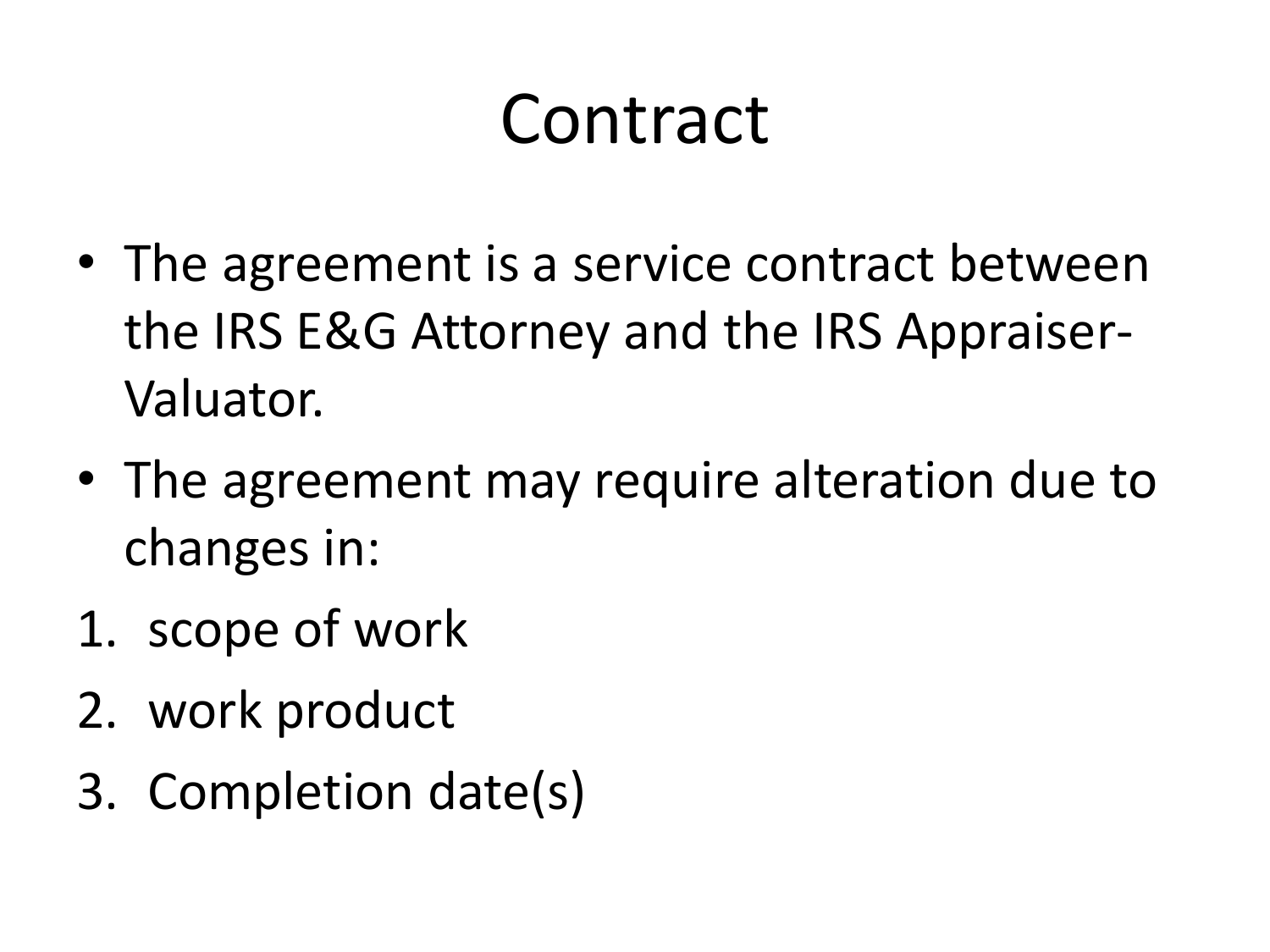## Continued

- 4. Total hours, etc.
- *All significant changes* ;
- 1. Must be agreed to
- 2. Should be noted in the original agreement
- 3. May require an amended agreement (if extensive)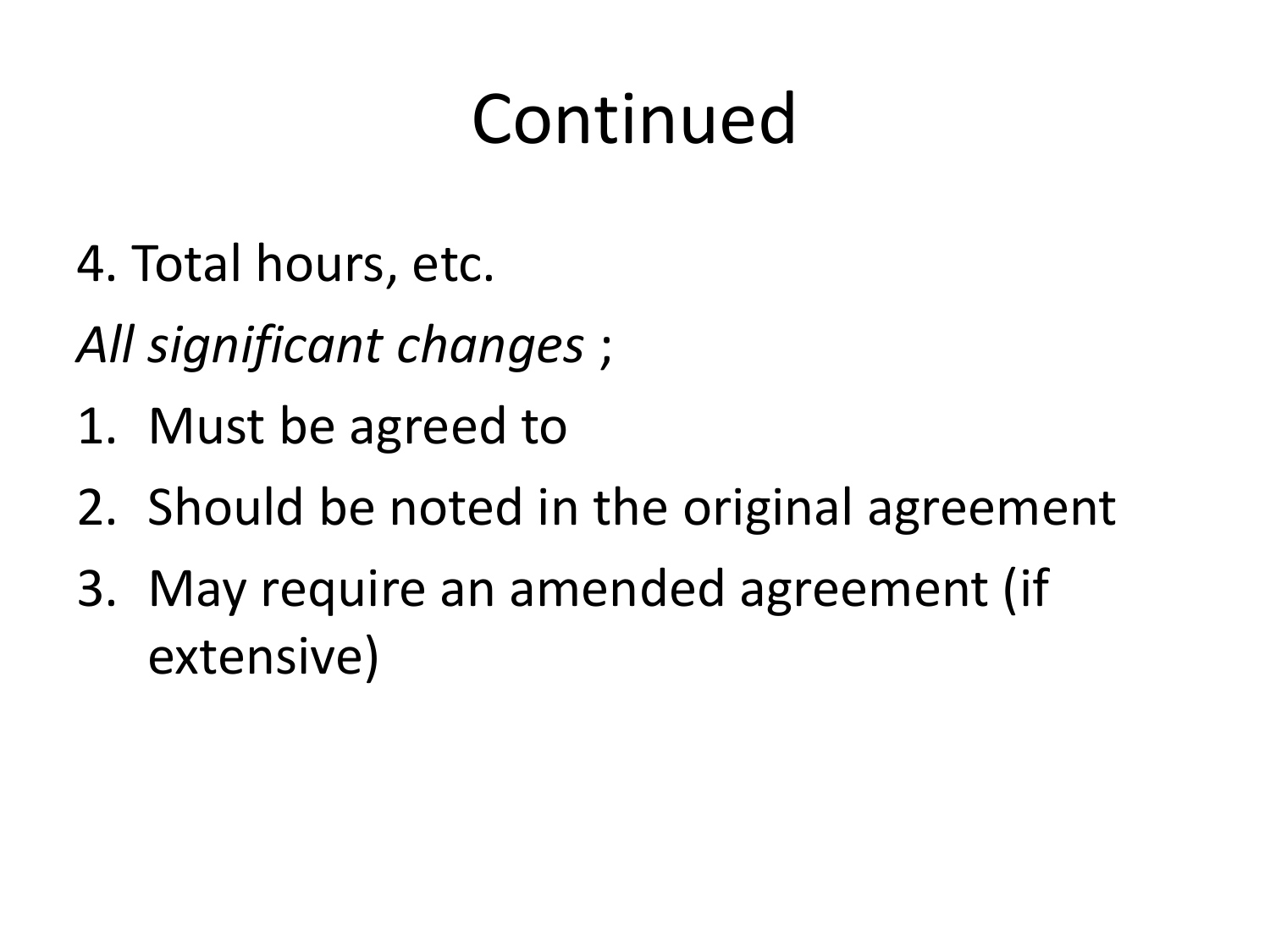## The Valuation *Team*

The E&G referral may require more than one valuator:

- A real estate appraiser
- An engineer
- Valuation specialist
- The work specific to each is described in one engagement letter.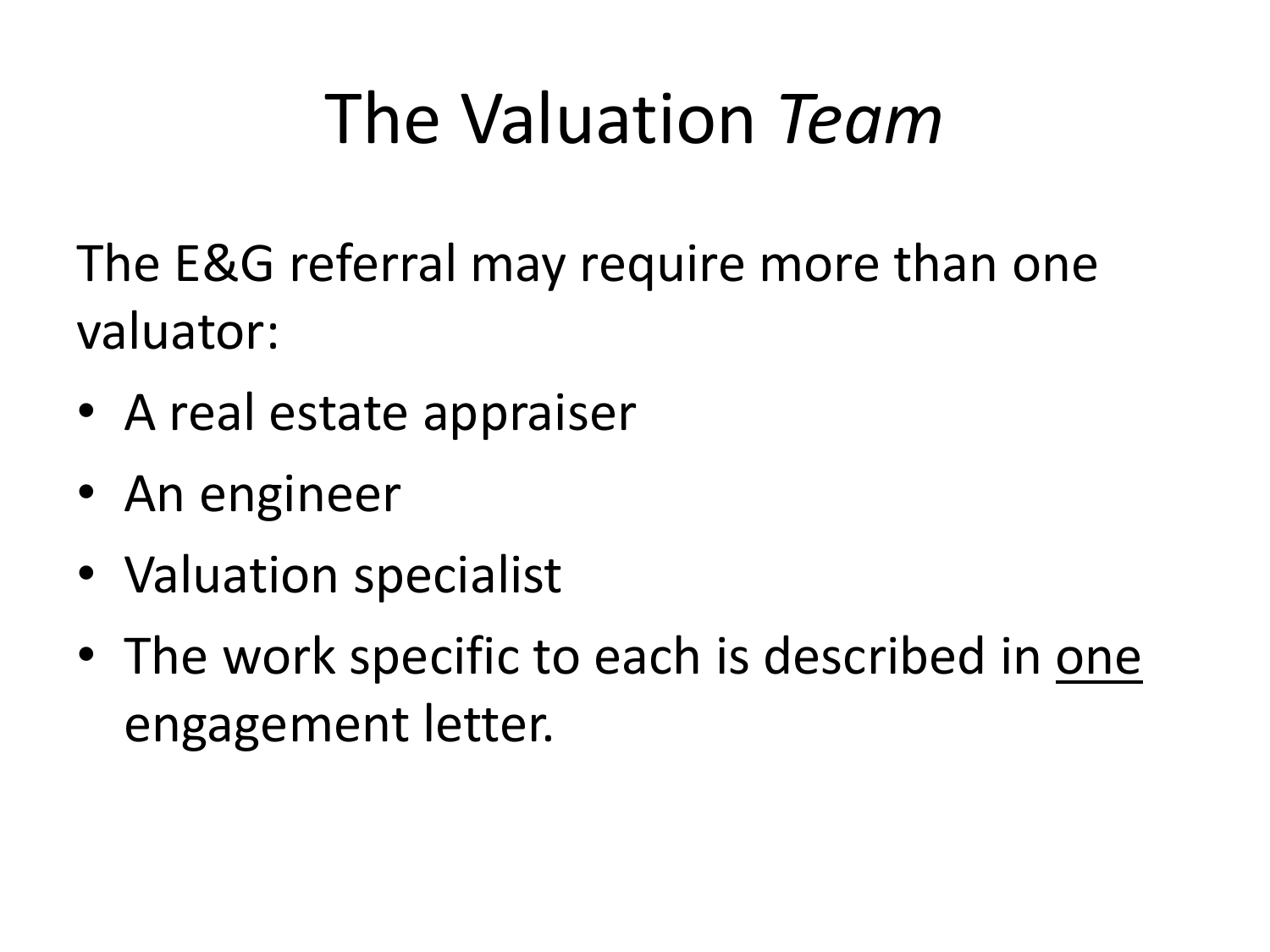#### Process

- Attorney / Valuator discuss letter.
- Valuator prepares letter.
- Attorney concurs and signs letter.
- Manager receives a copy (E&G Team Manager and Valuator Team Manager)
- *There are numerous "sample" letters. Non template comments to the contrary, that is exactly how the samples are used*.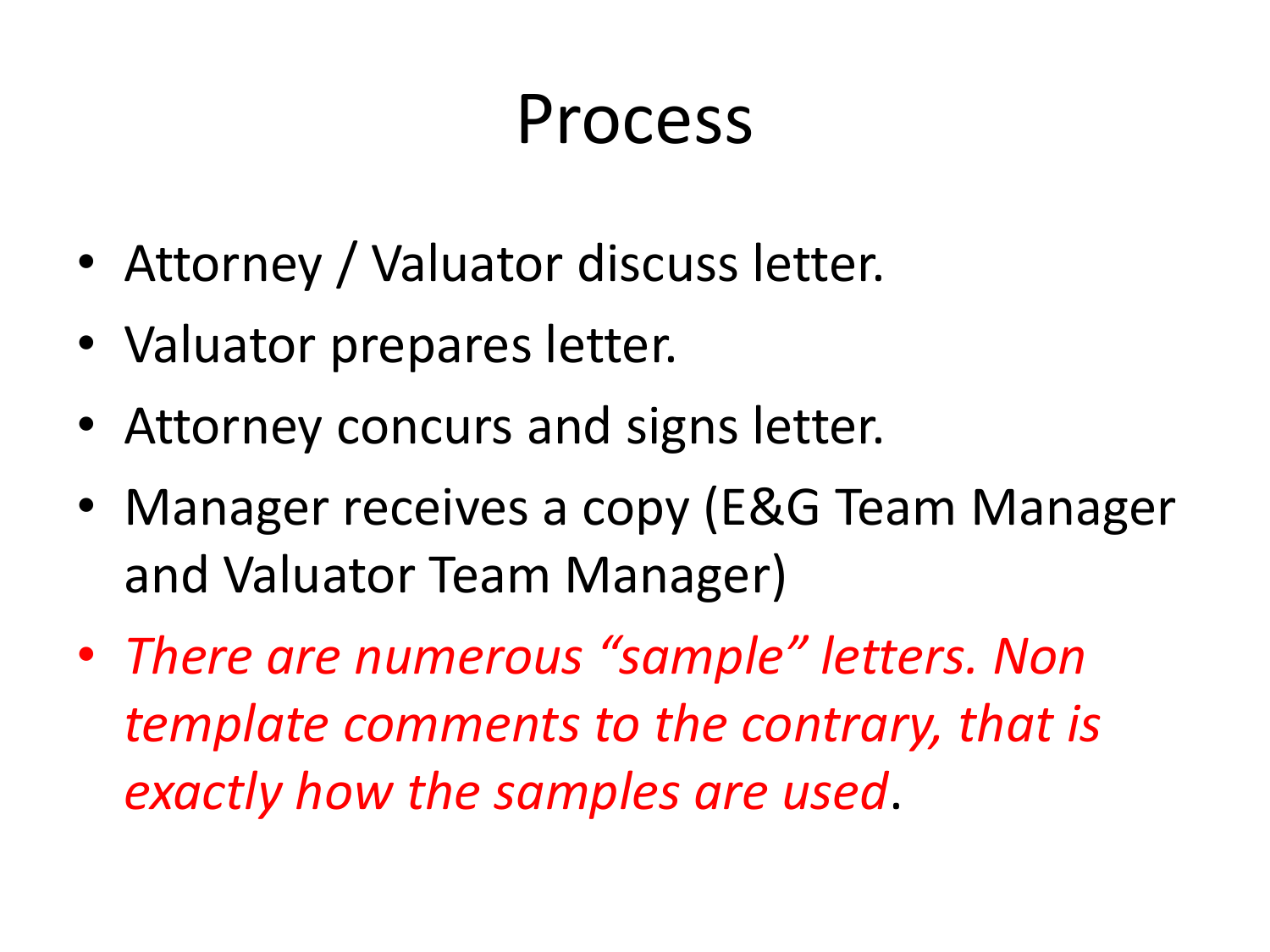### Case Status Procedures

- The original case status report is (supposed) to be ETA prepared, and sent to the valuator.
- The ETA is responsible for accuracy of sections identifying the Valuator, requester, taxpayer and case
- Valuator is responsible for monthly update portions of report.
- *NOTE: ETA entry of case data into IMS is a new procedure; prone to numerous errors*.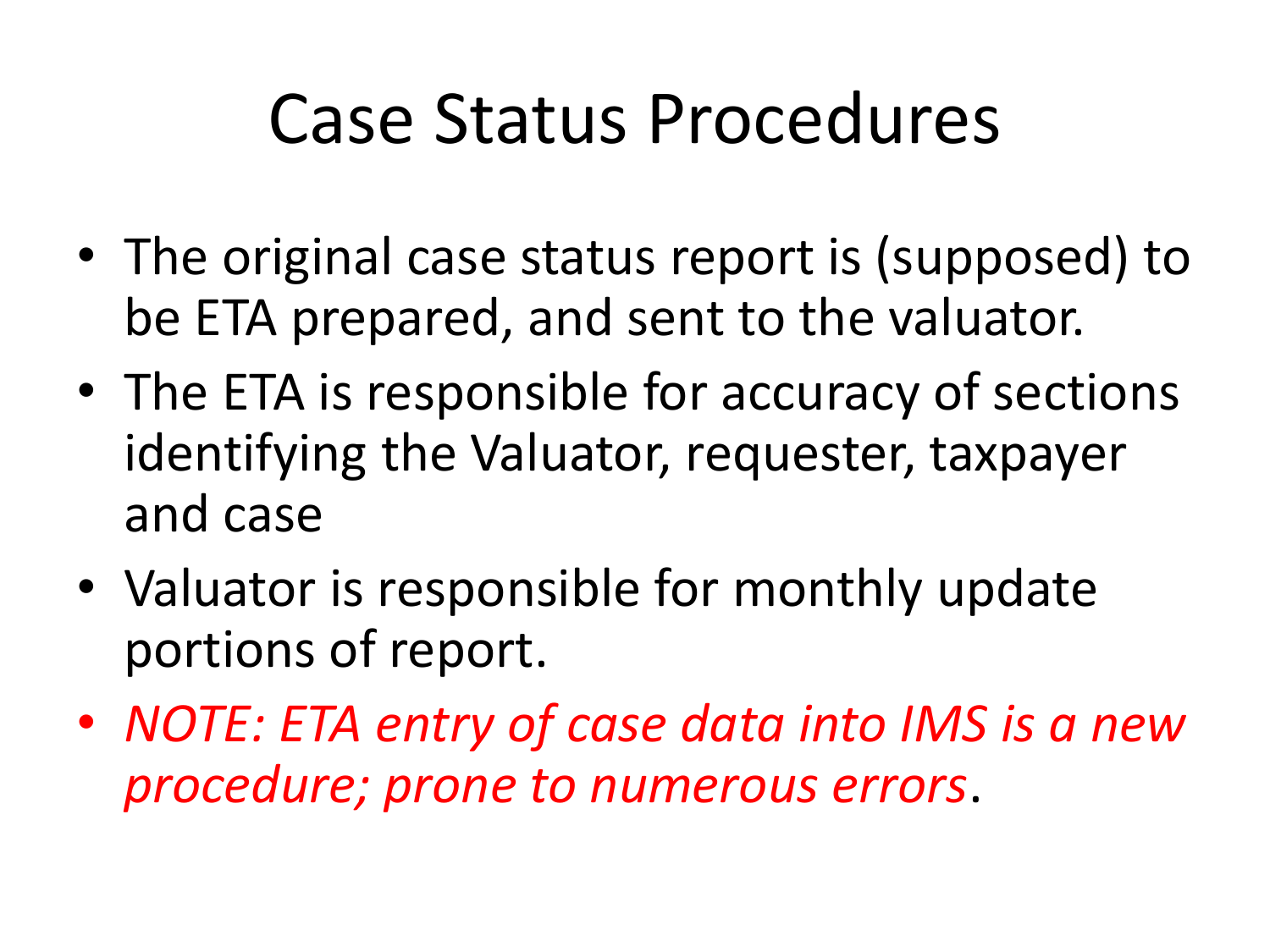## Original Status Report

The original status report is;

- sent to the valuator
- Copied to E&G/Engineering managers
- E-mail subject line always "Case Status Report"
- E-mail subject line sanitize taxpayer's name
- Send as an attachment
- Secure E-Mail
- Alternative secure method if email unavailable.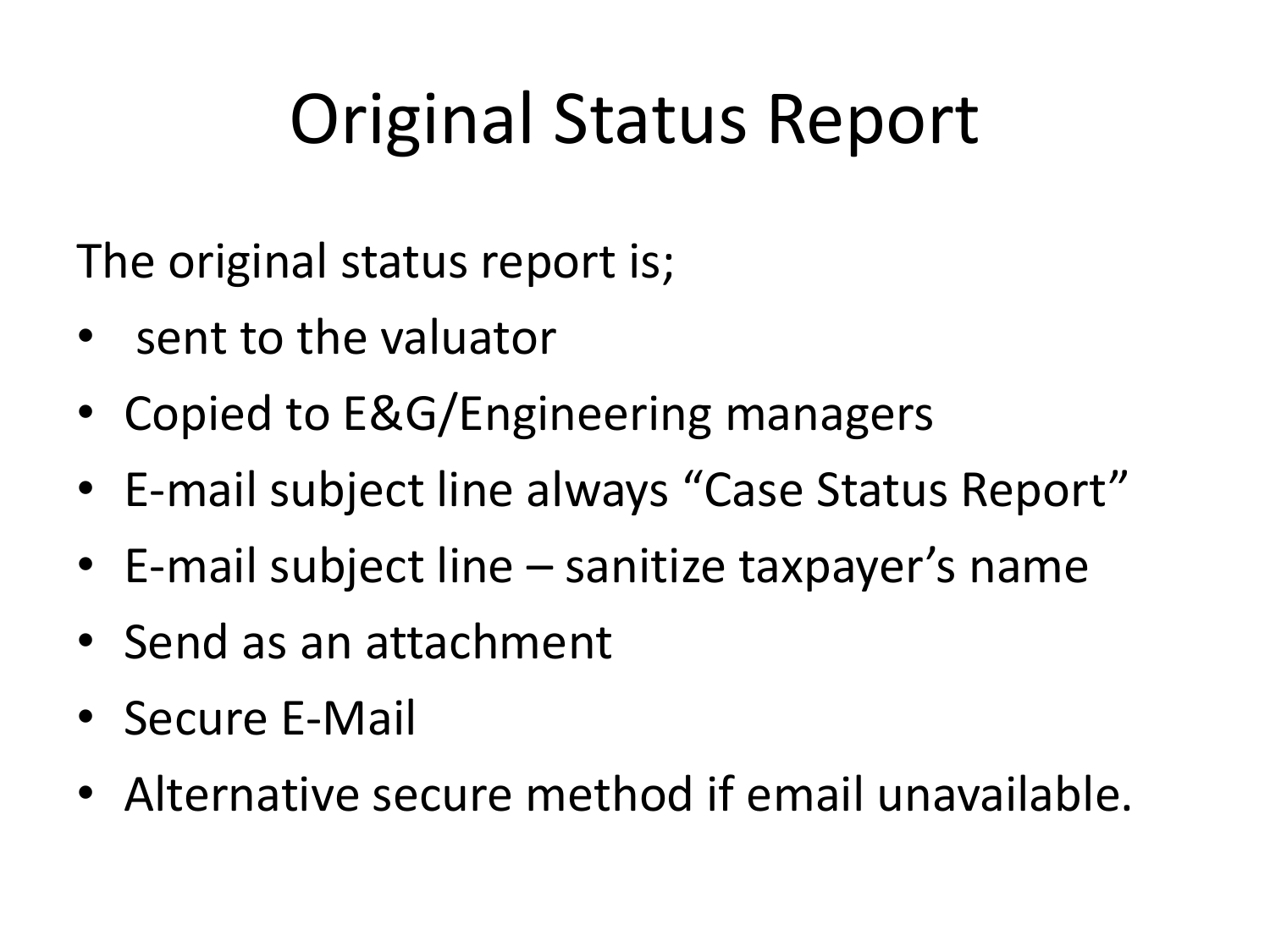# Supplemental Report(s)

The supplemental case status reports are:

- Prepared by the valuator
- Sent to ETA monthly
- Copied to E&G/Engineering managers
- Include "case status report" in subject line
- Sanitize taxpayer's name
- (remainder same as forgoing)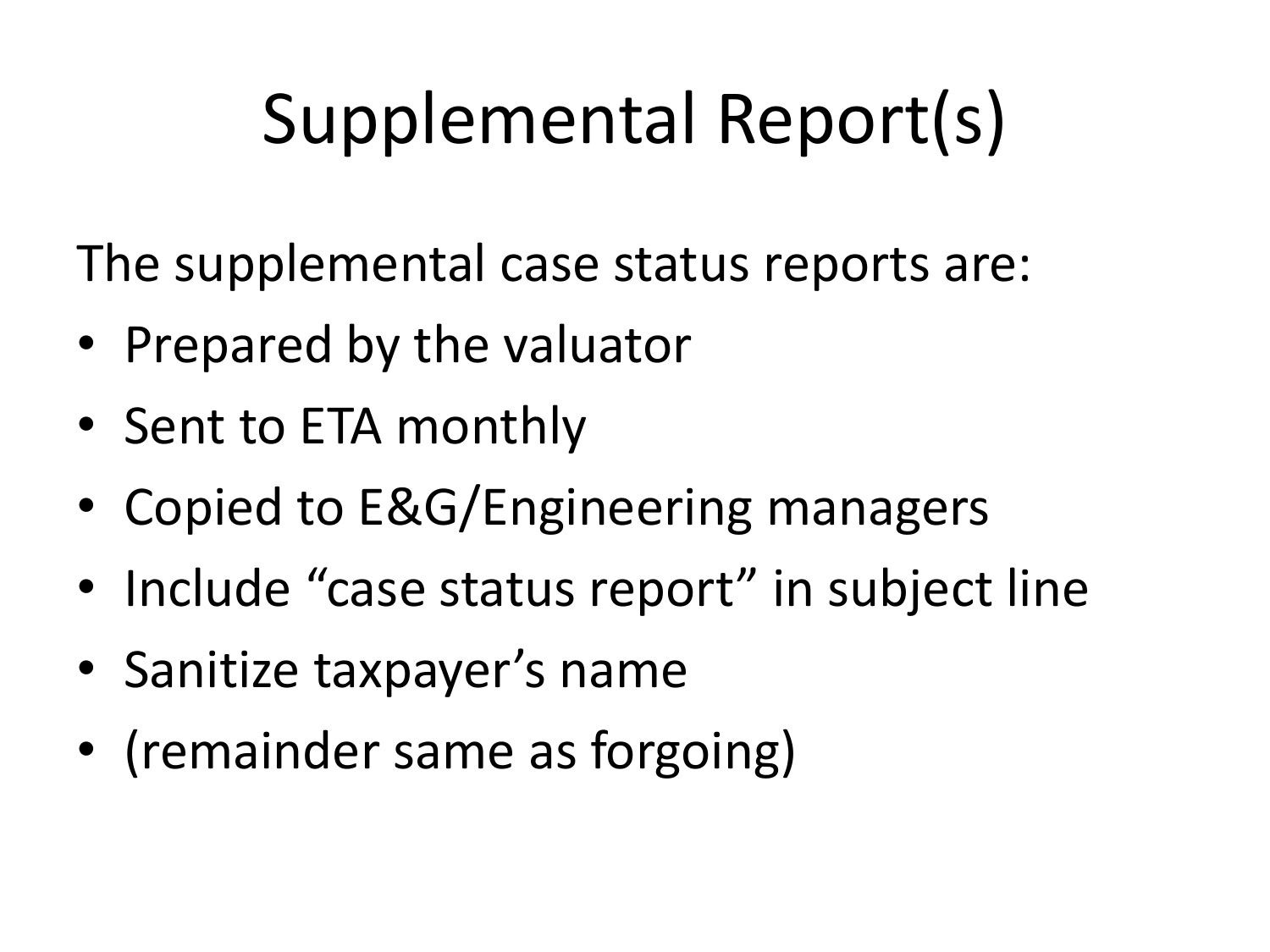## Protocols

- All date changes communicated promptly to the ETA
- ETA & Valuator document on form 9984 activity record
- All issues worked out between the ETA and Valuator.
- Manager resolution if necessary
- Supplemental pages attached as necessary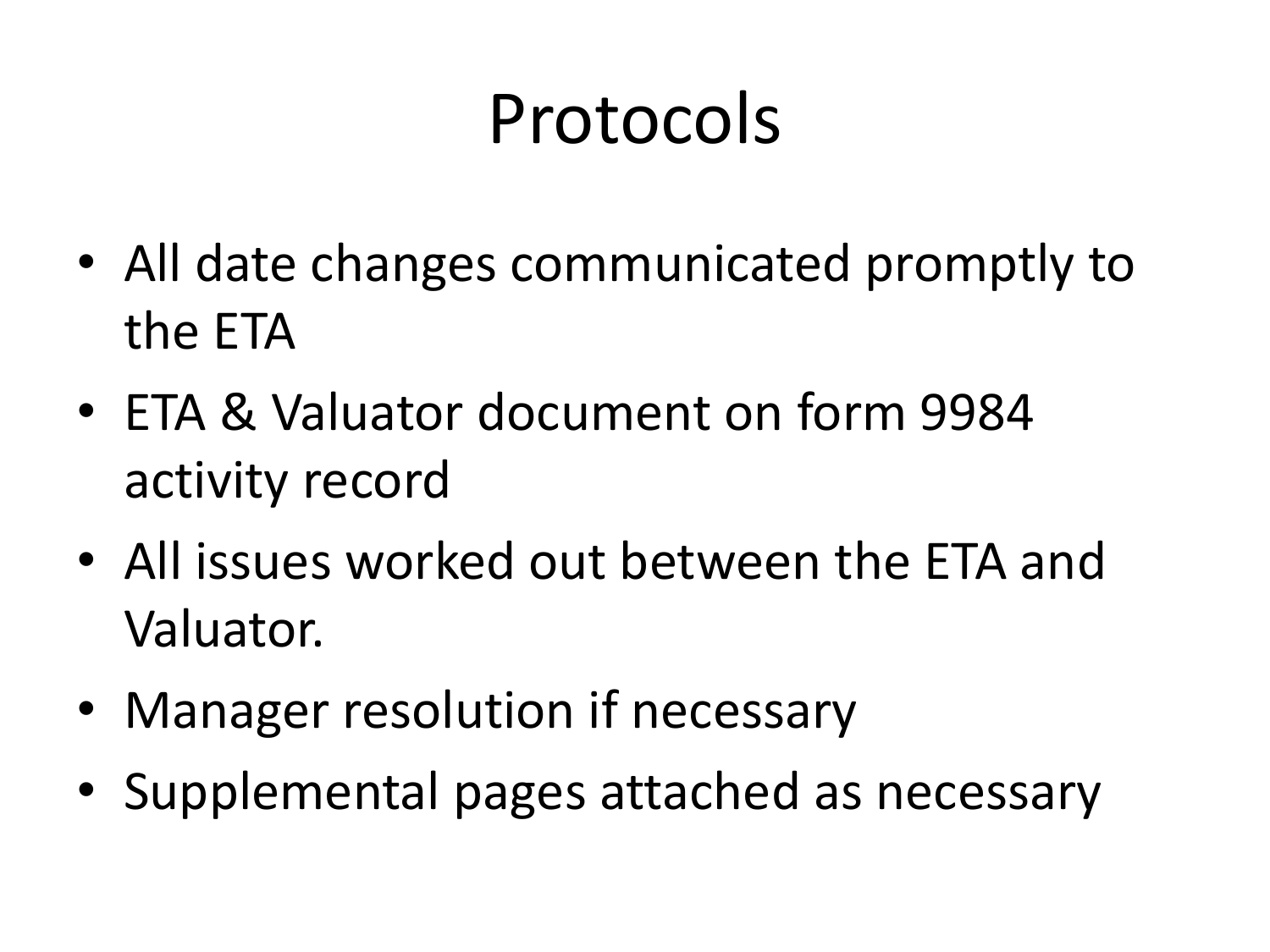#### Proceduaral Flaws

- The system itself assures that less than impartial treatment results once a 'direction' of audit adjustment, or probability of a possible adjustment is discussed between valuator and ETA.
- ETAs tend to require verbal information from disciplines trained not to disclose such information until a formal report is completed.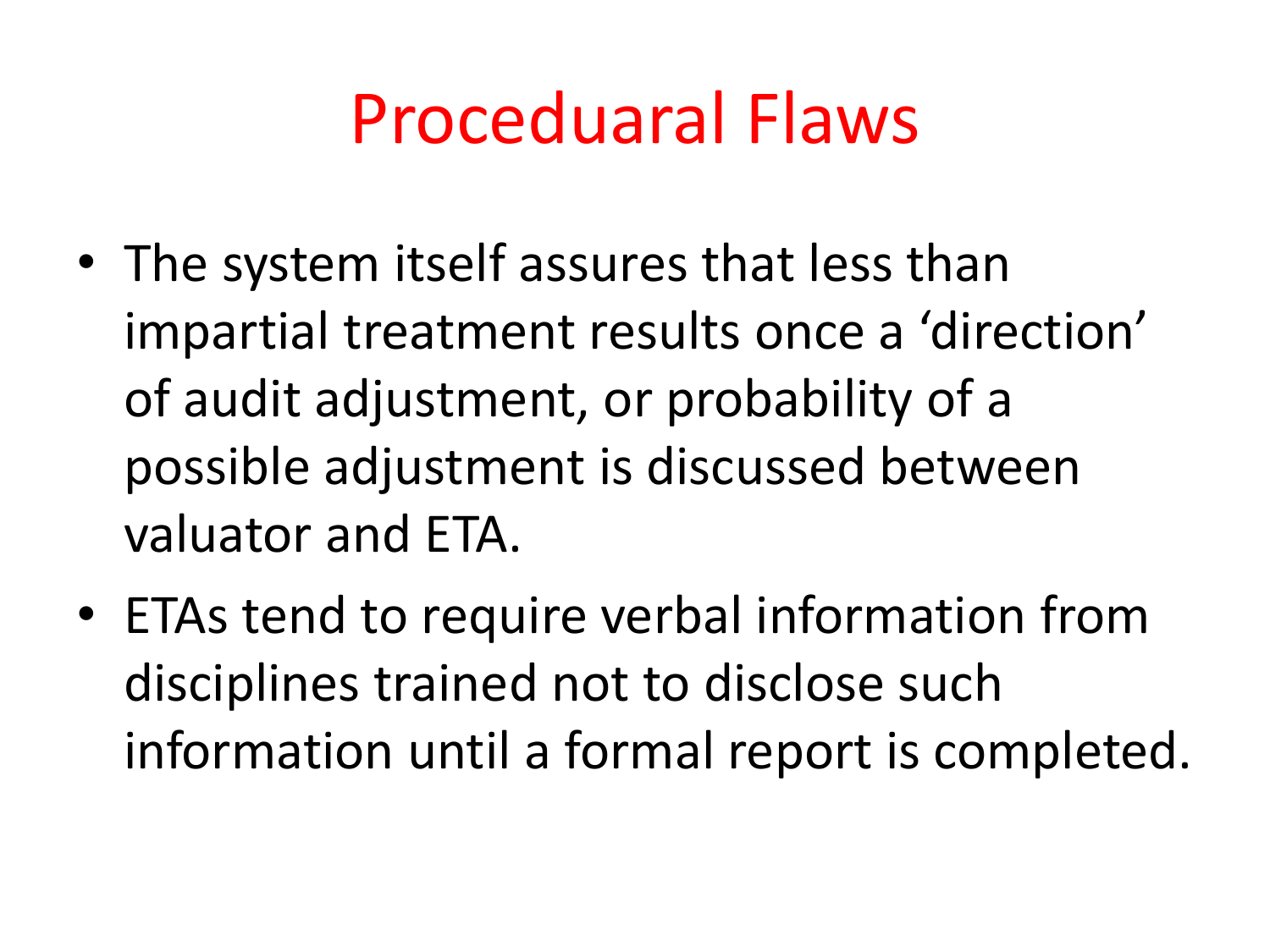#### In Real World Practice

- The ETA proposes an adjustment to the taxpayers estate before a written report is ever issued by valuators, based on verbal communications.
- The fact of, and amount of any proposed adjustment cannot possibly be known with any degree of reliability until the valuator has prepared an in depth analysis that would form the basis of any report.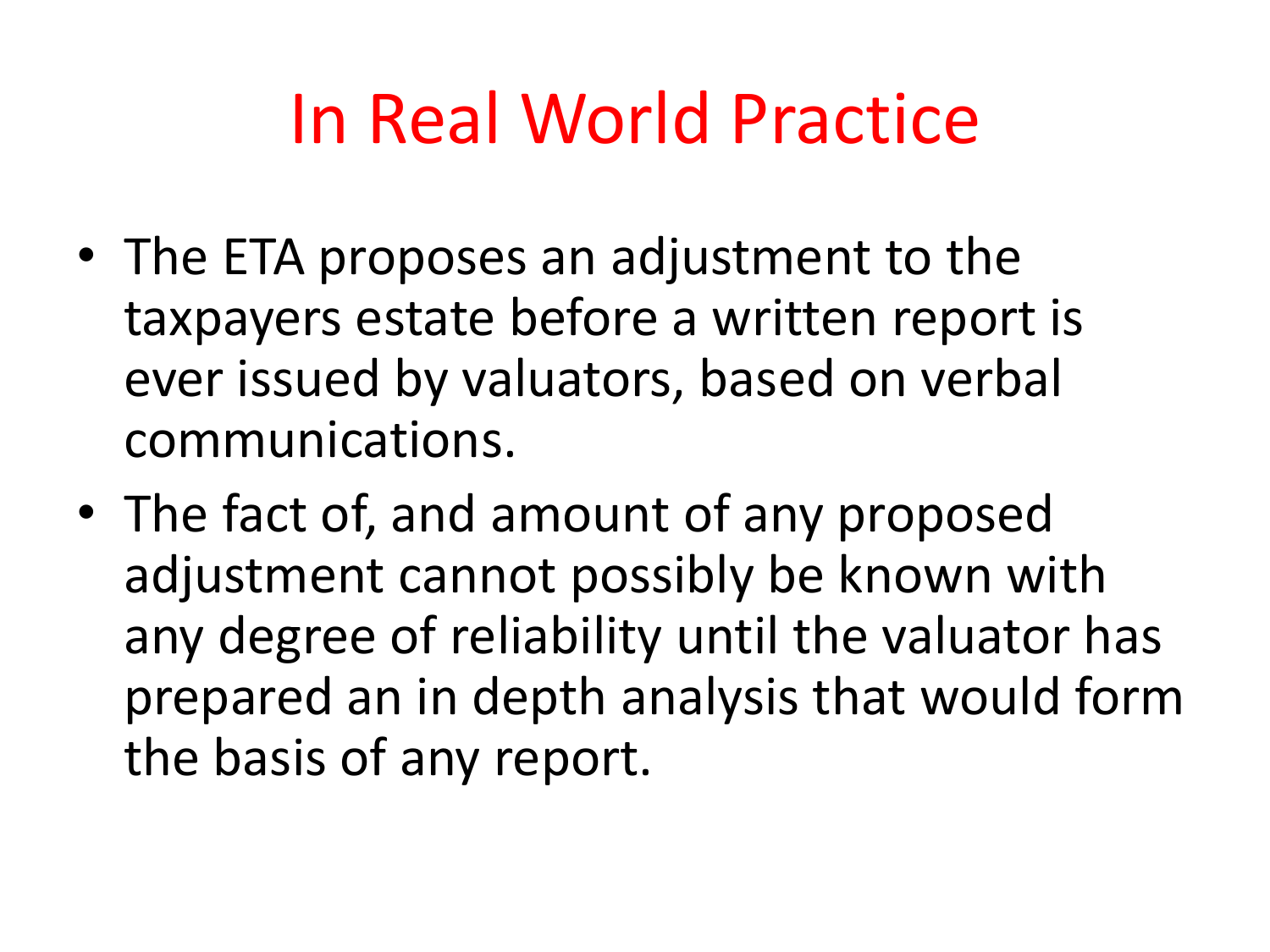## "Negotiated Values"

- Real estate Appraisal has no provision for a negotiated 'fair market value'. While a comparatively narrow range of value may exist for any one property, that range should not be subject to negotiation if the appraisals have been properly performed.
- NEVER assume that the IRS appraisal is correct, or 'more correct'.
- It may not even have been prepared by an appraiser!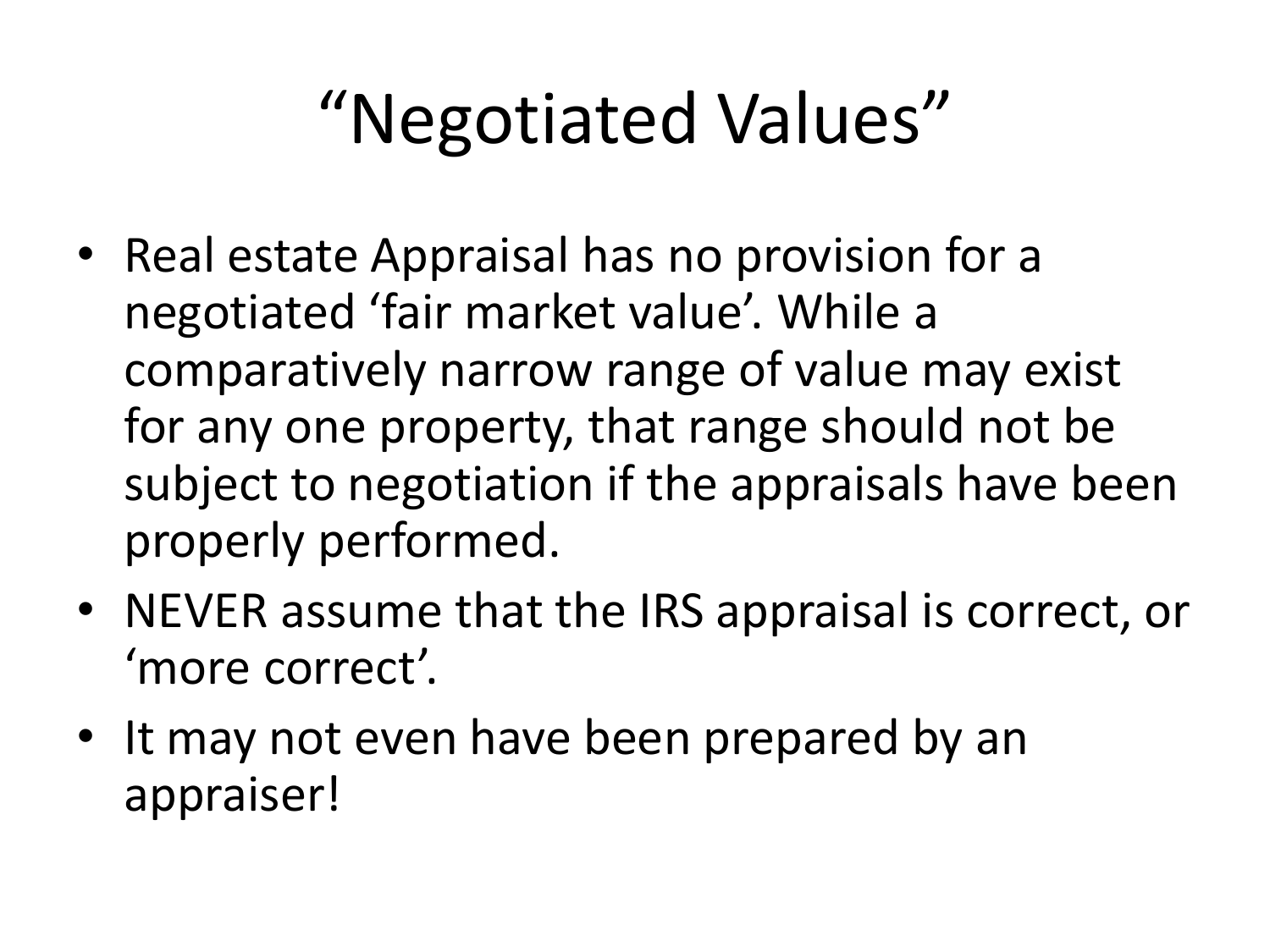## Negotiated - Continued

- Business or Entity Level FMV's may well be more suited to negotiation due to greater numbers of variables, and absence of truly relevant, recent 'market data.
- IRS would prefer to 'disprove' a taxpayer position, than to generate completely new, independent data. It's easier and faster to use the taxpayers information against them.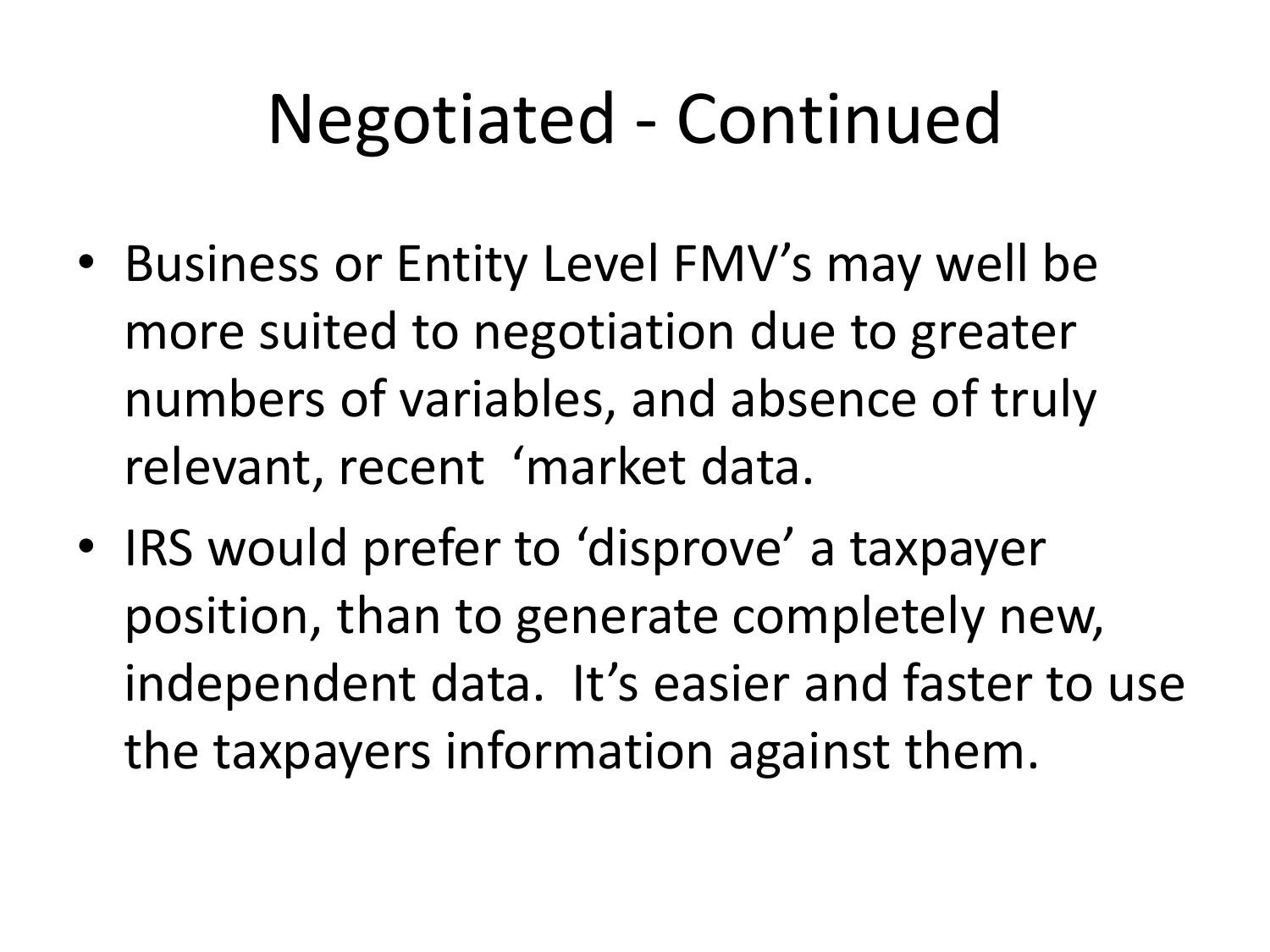### No Safe Haven Discount

- Taxpayer representatives have sought a defined safe haven amount form IRS for many years.
- IRS official position is that no safe amount exists. Each case is based on it's own merits.
- As a practical matter, LB&I would not normally recommend pursuit of adjustments less than 10% of gross estate value; or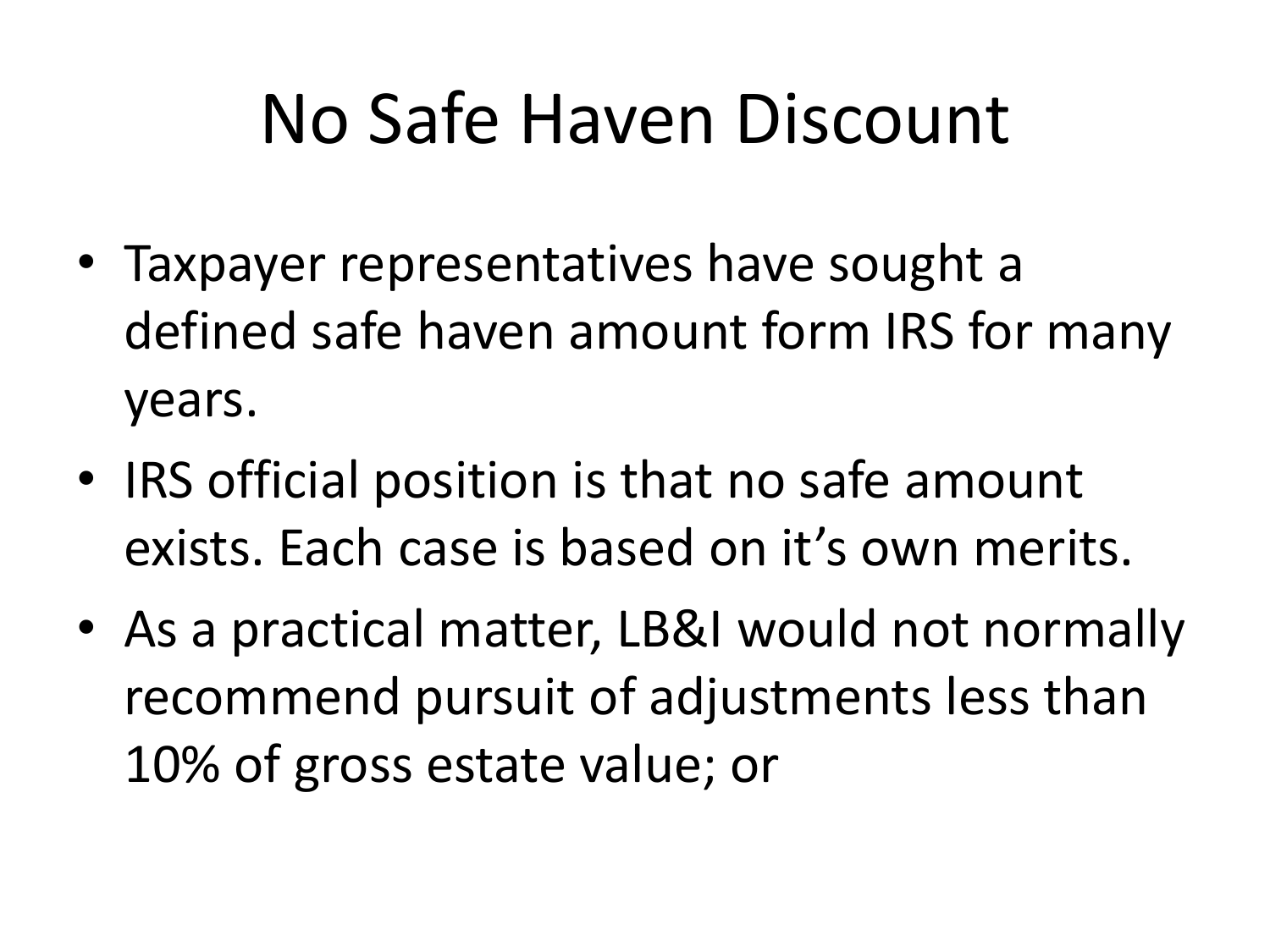## Haven - Continued

- Amounts that are less than the cost in time and resources to recover, unless tax abuse is suspected
- Typically, a fractional interest discount of 15% or less for an undivided tenant in common interest is not likely to result in an audit adjustment.
- IRS will use several methods to document discount rates, but ultimately for the above TIC interest, ONLY the cost to partition approach is going to be given any credence in California.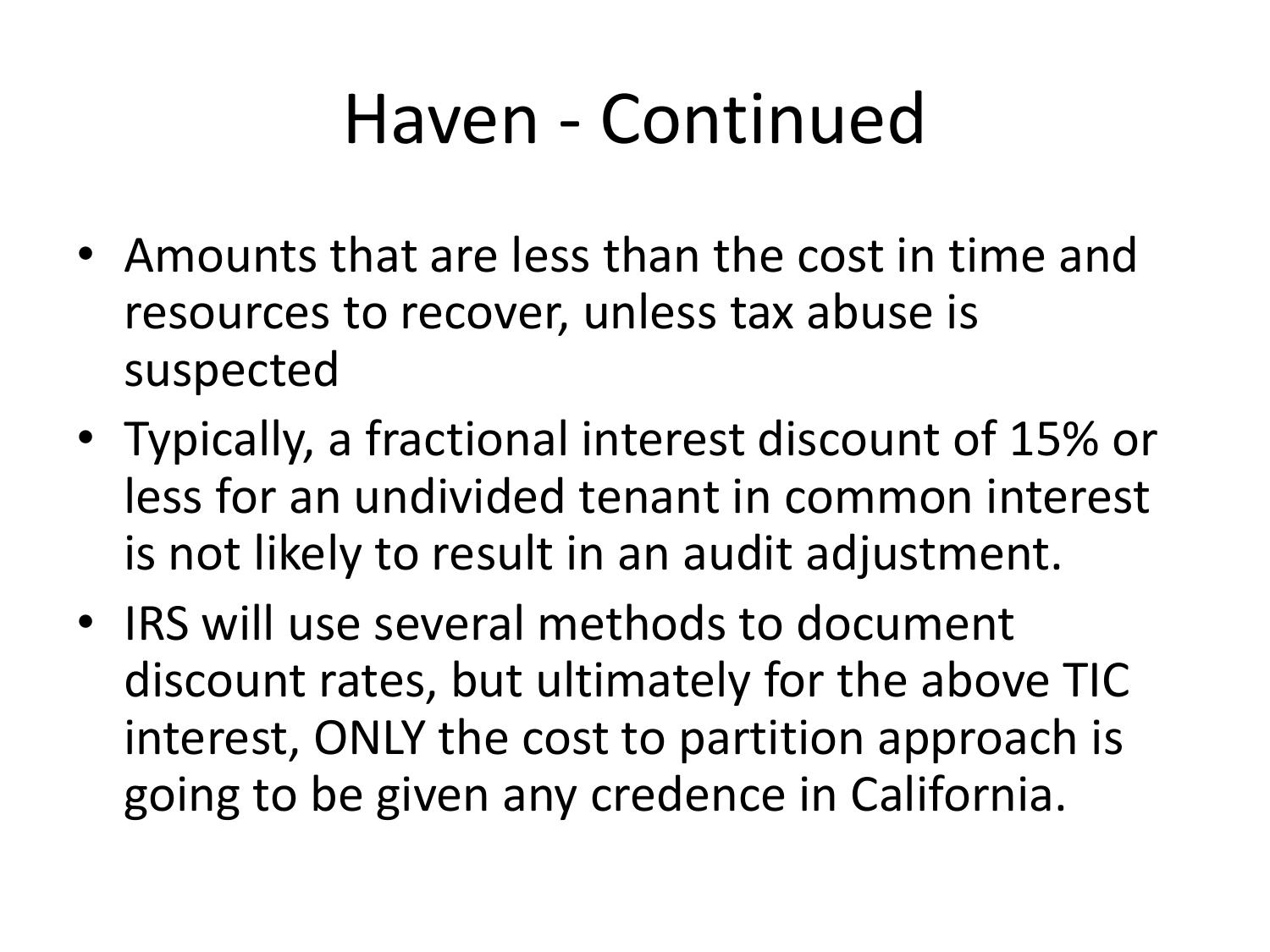## Partition

- IRS will take a six month uncontested to two year contested partition position in California.
- IRS does NOT use a consistent source for determining time discounts.
- Greater discounts are permitted for fractional LLP, LLC and Corporate interests than for tenants in common. Discounts up to 40% + may be deemed very reasonable for such interests.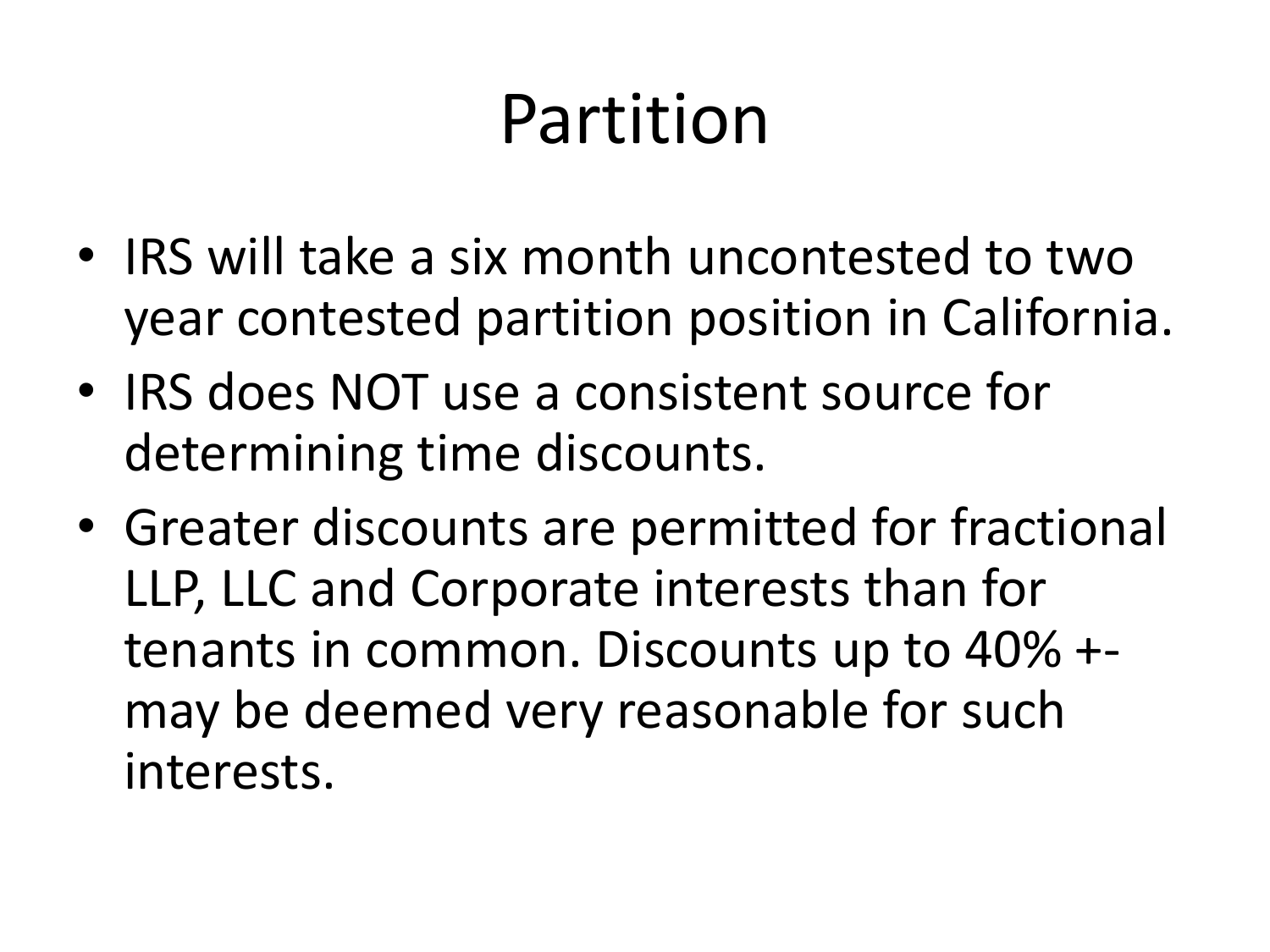# Partition / Discounts

- A discount in excess of 25% for a fractional tenant in common, real property interest, is almost assured of an audit adjustment 'recommendation' or Notice of Proposed Adjustment (NOPA).
- A non partition clause will not likely eliminate an adjustment. Almost all TIC agreements also have arbitration clauses that can be argued to provide the same vehicle that partitioning does.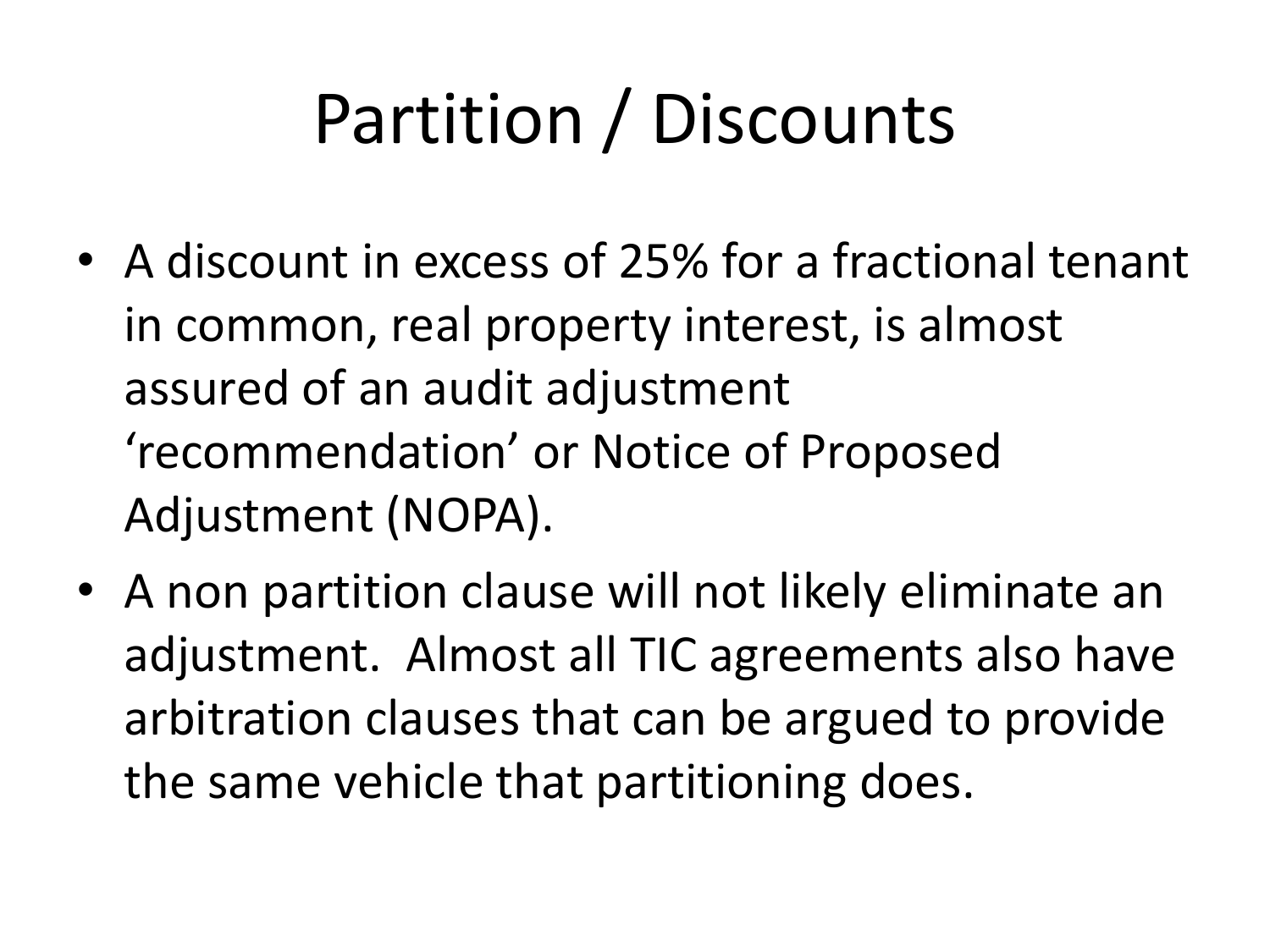#### Common Audit Adjustment Triggers

- The single most common problem is an understated FMV that is NOT ADEQUATELY supported by a qualified appraisal specific to that tax issue.
- "saving" hundreds to thousands of dollars on property appraisals, frequently results in hundreds of thousands of dollars…even millions in taxpayer loss due to the adjustment itself; interest and penalties.
- The place to save your client is NOT in appraisal fees.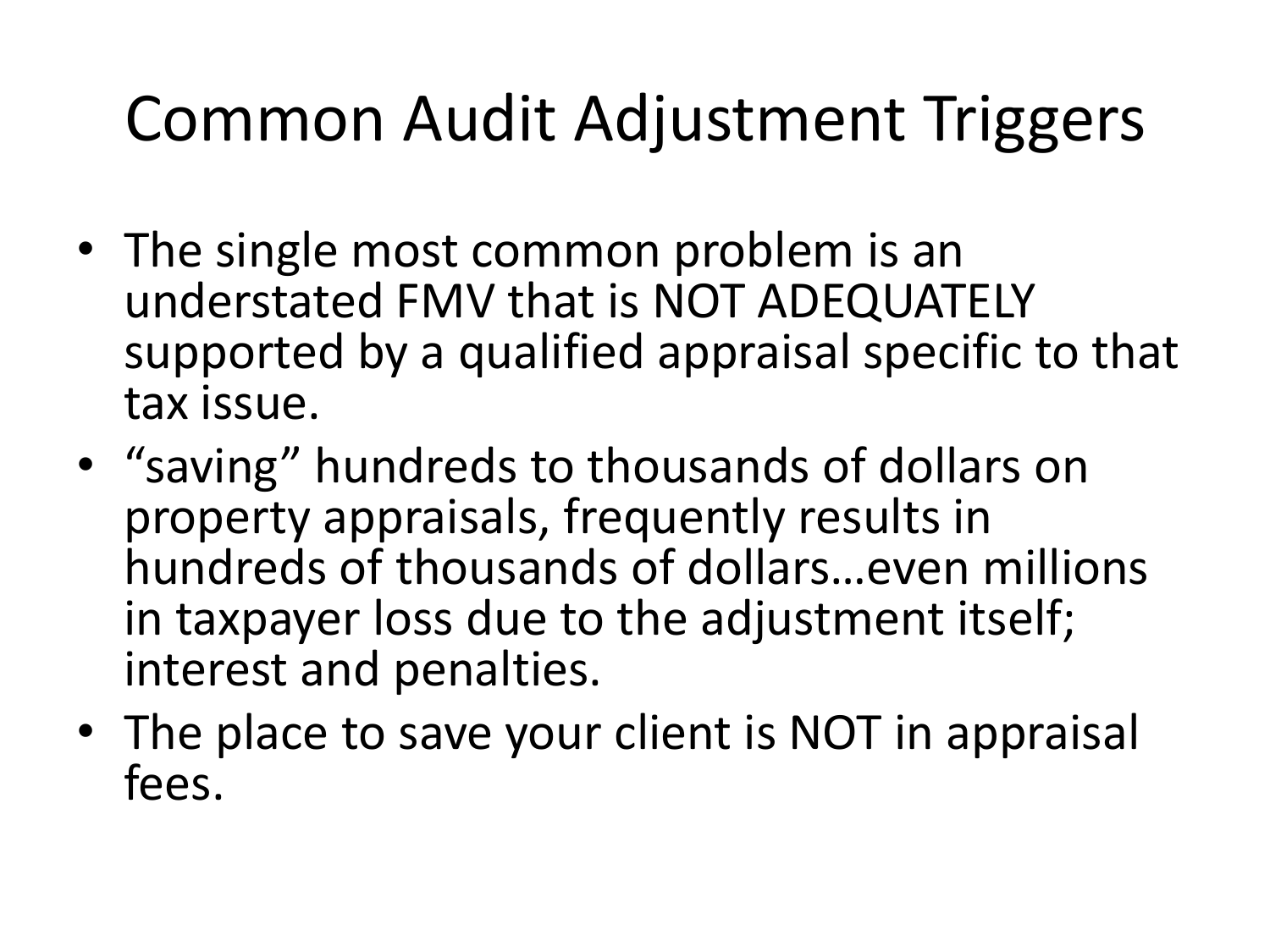## Common Loss Triggers - Continued

- Real estate appraisal is a profession specifically best performed by licensed / certified real estate appraisers.
- Probate referees are 'allowed' to value estates, but they are notoriously poor real estate appraisers. I've not seen a single probate referee prepared report for tax purposes that can withstand a critical technical review.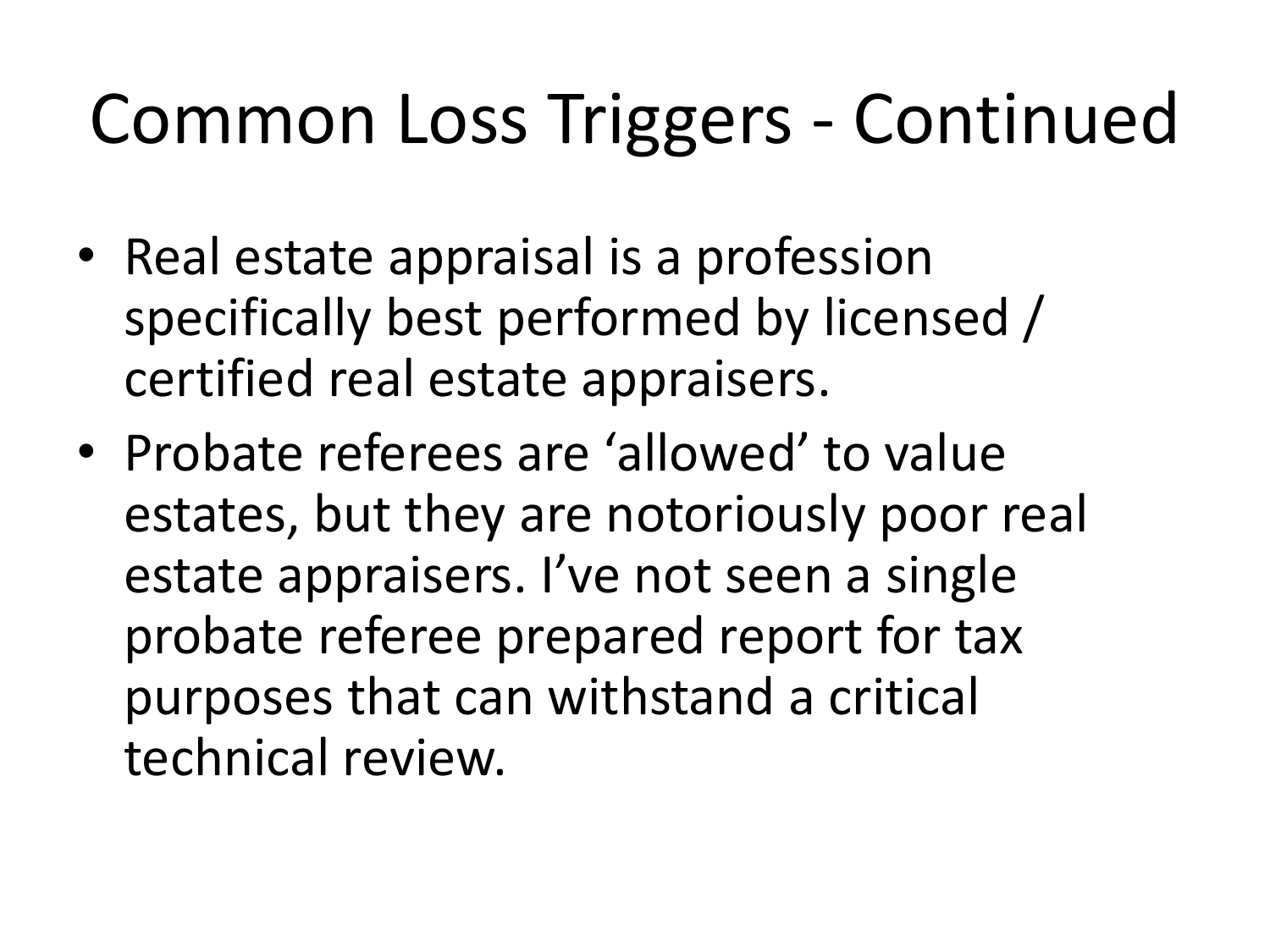## Continued

- A business with real estate holdings is NOT valued the same way as the real estate that it holds. Confusion over this fact results in millions of dollars in adjustments, interest and penalties.
- BV practices are appropriate only to Business valuations. Real estate appraisal practices are applicable to real estate.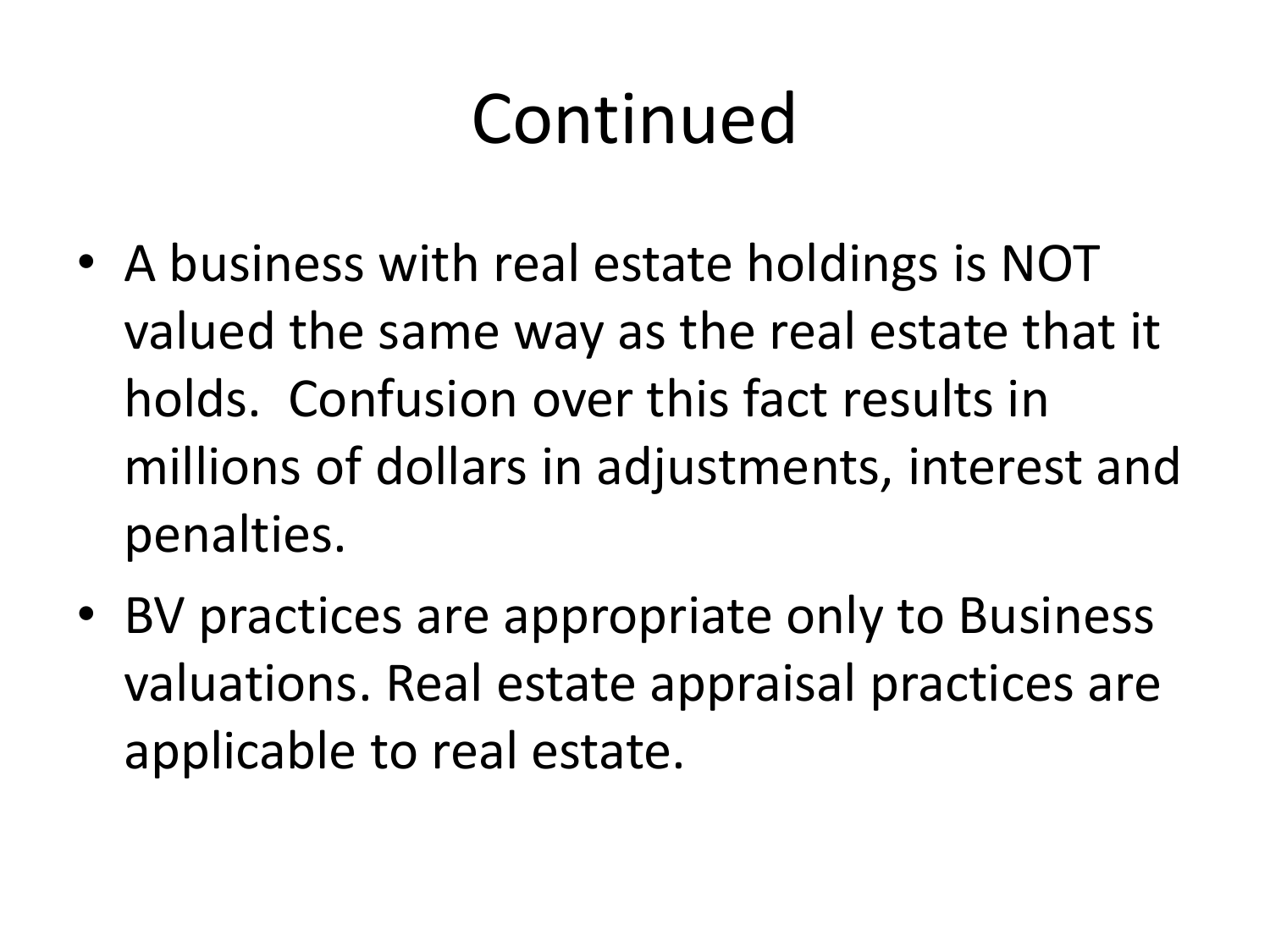# A Final Thought

- Why would you 'negotiate' a settlement for your taxpayer client if, or when they are right?
- The prevailing thought or feeling among all IRS revenue agents is that 50% (or more) will be "given away" by appeals. With that in mind, why would you settle for ANY amount, that is more?
- Additionally, why would you settle when IRS has not even given you a copy of their valuation report?